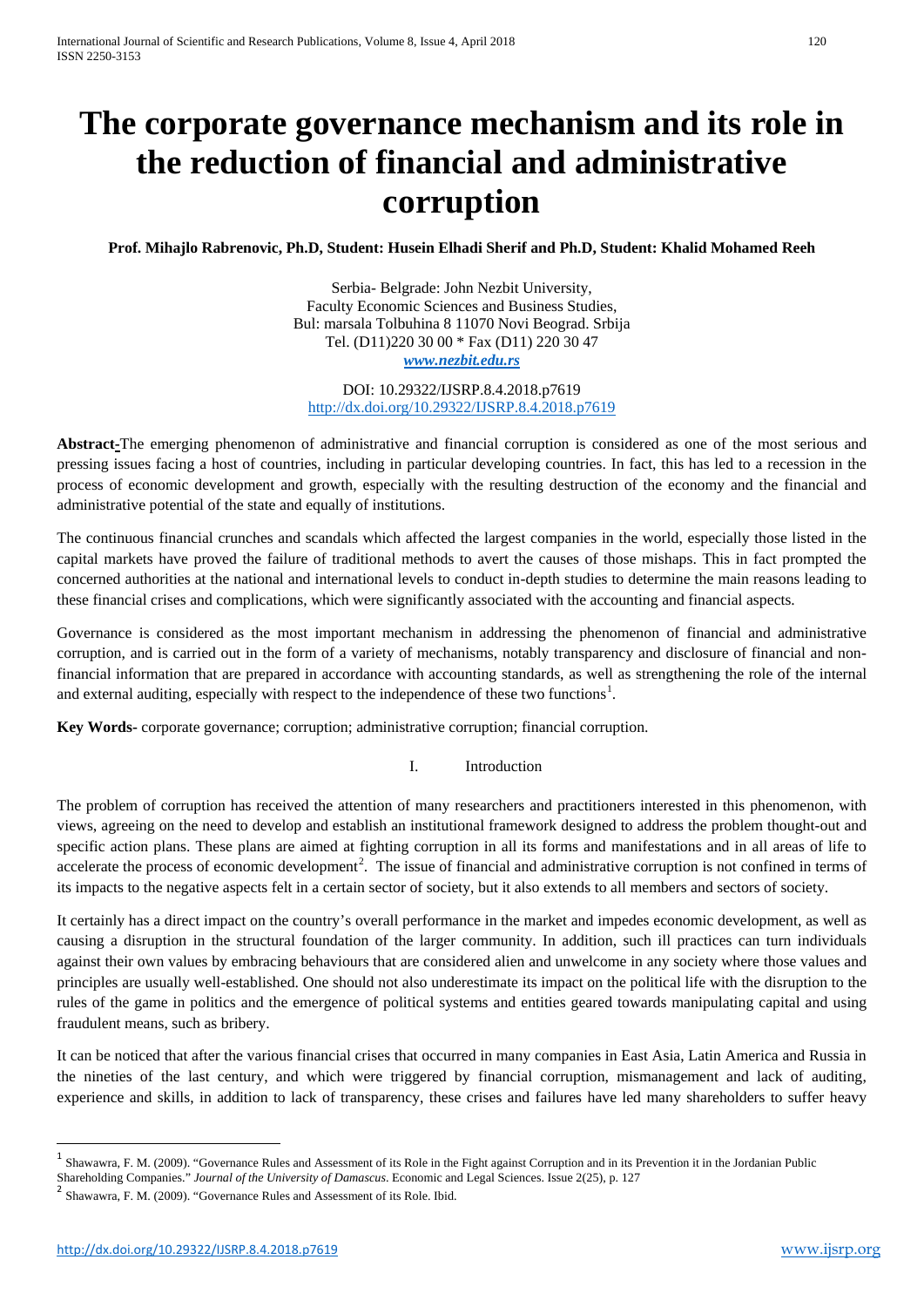International Journal of Scientific and Research Publications, Volume 8, Issue 4, April 2018 121 ISSN 2250-3153

financial losses, prompting many investors to look for companies that adhere to the concept of corporate governance<sup>[3](#page-0-2)</sup>. Corporate governance has grown in importance as a result of the tendency of many countries around the world to switch to capitalist economic systems which largely depend on private companies. As a result, there has been increased attention to the concept of corporate governance, which has become one of the key mainstays underpinning economic forms<sup>[4](#page-1-0)</sup>.

The research aims to highlight the concept of financial and administrative corruption by reviewing its causes and economic, political and social effects, as well as addressing definitional issues of the concept of corporate governance and the principles of the Organization for Economic Cooperation and Development (OECD) and the various advantages and different mechanisms granted by the governance in order to address the phenomenon of financial and administrative corruption<sup>[5](#page-1-1)</sup>.

A number of studies and research data have indicated that the collapse of many economic firms was caused by the manifestations and effects of financial and administrative corruption, which resulted in the loss of rights for the existing investors and lack of confidence for new investors in these companies. As such, there has been so much interest in the application of the concept of corporate governance as the best solution and the safest and fastest method to address these negative aspects that have surfaced with the collapse of a sizable number of economic institutions. It is appropriate then to put the research problem into context using the following main question: How can the adoption of corporate governance mechanisms address the issue of financial and administrative corruption?

The current research is divided into four main parts, which are as follows:

- 1. A general overview of corporate governance.
- 2. Financial and administrative corruption.
- 3. The role of governance mechanisms in decreasing the financial and administrative corruption.
- 4. Research findings.

## **1. General overview of corporate governance**

## **1.1 Theoretical framework for corporate governance:**

Even though the term has only been adopted recently- it can be traced back to quite some time. The theoretical and historical premise of corporate governance stems from the Agency Theory, which was introduced by two Americans scholars who noticed that there should be a separation between the ownership of the company's capital and the process of control and supervision within the managed companies<sup>[6](#page-1-2)</sup>. This separation has its effects on the company's performance level. Following Berle and Means, 1932, some other efforts were noted, especially the role of two American economists who won the Nobel Prize for the economy  $\frac{7}{1}$  $\frac{7}{1}$  $\frac{7}{1}$ who focused on the concept of corporate governance and highlighted its importance in reducing or minimising the problems that might arise from the separation of ownership and management, as shown in the agency theory. In 1976, they offered a definition for this famous theory (Agency Theory) as a relationship under which the main party (capital owner) resorts to the services of another person "worker" in order to substitute or deputise him/her in the performance of some of the tasks. As such, these 'tasks' require that he/she acts on the owner's behalf in power<sup>[8](#page-1-4)</sup>. This was followed by a host of academic and practical studies which highlighted the importance of adhering to the principles of corporate governance and its impact on increased investor trust in the members of corporate boards; and as such, the ability of states to attract new investors, whether they are local or foreign, and the consequent development of the local economies of these states<sup>[9](#page-1-5)</sup>. It can be said that corporate governance came as a reaction or

 <sup>3</sup> Sullivan, J. D. (2015). "The Moral Compass for Companies ... Anti-corruption Tools: the Values and Principles of Business Ethics and Corporate Governance."

<span id="page-1-0"></span>Global Corporate Governance Forum, the seventh Guide, p. 6. [Online]. Available.<br><sup>4</sup> Impavido G. and Hess D. (2003). "Governance of Public Pension Funds: Lessons from Corporate Governance and International Evidence." Rutge

<span id="page-1-6"></span><span id="page-1-1"></span>Report of committee on the financial aspects of corporate governance (1992)

<span id="page-1-2"></span><sup>6</sup> Berle, M., and Columbia University Council for Research in the Social Sciences. (1932), "**Modern Corporation and Private Property**" (New York/Chicago) preface.

<span id="page-1-3"></span><sup>7</sup> Jensen, M. C., and Meckling, W. 1976. "A Theory of the Firm: Managerial Behaviour, Agency Costs, and Ownership Structure." *Journal of Financial Economics* 3: 305- 360.

<span id="page-1-4"></span><sup>8</sup> Ali, A. N. and Shahata, S. S. (2007). "Auditing and corporate governance in the contemporary Arab and international business environment." University House: Cairo (p. 4).

<span id="page-1-5"></span><sup>9</sup> Bin Shayta, A. (2010). "The role of corporate governance in the achievement of banking and financial stability." Master's Degree (Finance and Accounting). Ferhat Abbas University, Setif (2010, p. 3).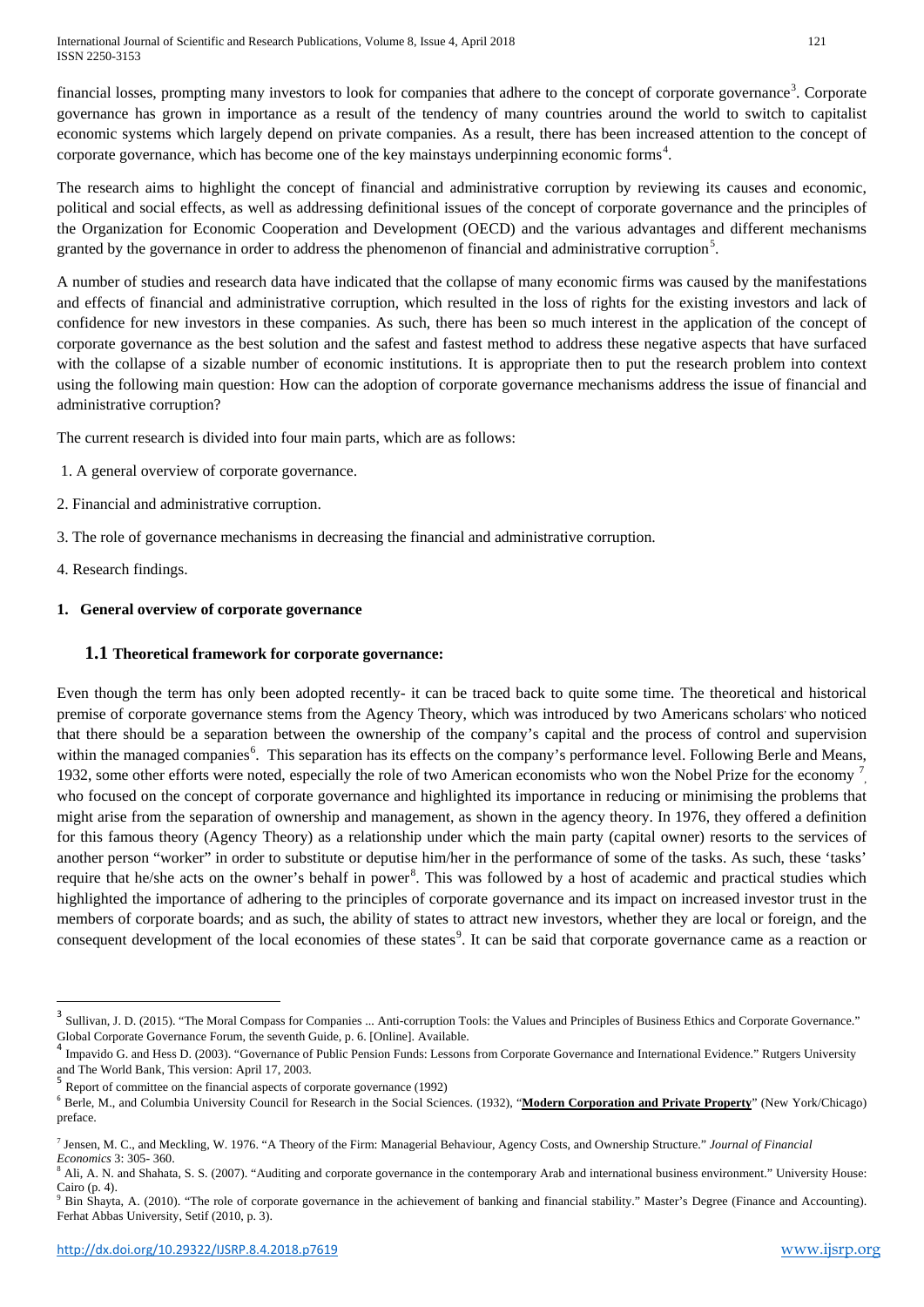International Journal of Scientific and Research Publications, Volume 8, Issue 4, April 2018 122 ISSN 2250-3153

response to the continuous calls from shareholders to minimise management negative practices and to impose a supervisory system to protect the common interests of all stakeholders and to maintain the lifecycle of the company in the meantime<sup>10</sup>.

## **1.2 Definition of corporate governance:**

The term governance is a multifaceted concept with various connotations. First, one should focus on its linguistic and terminological dimensions.

## *1.2.1 Linguistic dimension:*

The word 'governance' dates back to an old Greek term (good governor). It refers a ship master's ability and skills to guide his vessel in the middle of sea waves, hurricanes, and storms. Also, it relates to his noble values and ethics, as well as honesty in preserving the lives and property of ship passengers $^{11}$  $^{11}$  $^{11}$ .

The term corporate governance in English comes from the verb 'governs', which means rule or dominate; however, in Arabic, there has not been an agreed synonym for the term. Similarly, the collocation of the term with 'corporate' has more than one meaning. In this context, meaning, there appears to be more than fifteen meanings in the Arabic language for the term  $12$ . It is also difficult to find a common definition among all economists and legal experts, as well as analysts and accountants for the concept of corporate governance, which can be due to the overlaps in terms of the several regulatory, economic, financial and social issues characterising institutions.

## *1.2.2 Terminological dimension:*

A wide range of definitions has been offered for this term. It is an integrated system of financial and non-financial control, through which an enterprise is managed and controlled. It can also refer to a number of methods that can ensure that investors achieve a reasonable profit for their investments<sup>13</sup>. The Organisation for Economic Cooperation and Development (OECD) defined corporate governance as the sum of relationships linking those managing the company's affairs to the board of directors and shareholders, as well as other shareholders<sup>[14](#page-2-3)</sup>. According to the Cadbury Report, <sup>[15](#page-2-4)</sup> "corporate governance is a system whereby companies are managed and monitored." On the other hand, the Centre International Private Enterprise (CIPE) defines CG as the framework in which institutions exercise its presence, and describes the concept in terms of the relationship among the staff, board members, shareholders, stakeholders and state policy-makers, and how they interact with each other in the process of controlling the company's operations<sup>16</sup>. Given the previous definitions, it can be said that corporate governance is a system intended to develop good applications and practices for those in charge of the company's management and administration in order to maintain the rights of shareholders, bondholders and employees of the company campaign, as well as other stakeholders. This can be carried out by investigating the application of the contractual relations that bind them using the appropriate financial and accounting tools, according to the required standards of disclosure and transparency.

## **1.3 The importance and objectives of corporate governance:**

As a result of administrative and financial failures occurring in many global companies, interest in the application of the concept of corporate governance has increased by the simple fact that the demise of those institutions was mainly by the lack of a good style of governance.

## *1.3.1 Importance of the application of corporate governance:*

The significance of corporate governance lies in the several advantages it offers, including:

• Fighting against corruption within companies by not allowing it to exist or continue. It is thus a process of completely eliminating corruption and ensuring it has no place inside these companies.

<sup>&</sup>lt;u>.</u> <sup>10</sup> Al-Khudairi, M. A. (2005). Corporate Governance. The Arab Nile Group. Cairo, 2005, p. 21.

<span id="page-2-0"></span><sup>&</sup>lt;sup>11</sup> Aal-Ghazoui, H. A. (2010). "Corporate governance and its impact on the level of disclosure in the accounting transactions: an experimental study on the public Saudi shareholding companies." The Arab Academy in Denmark. Master's Degree (p. 8).

<span id="page-2-1"></span> $12$  Kafia, S. (2010). "Fundamentals and mechanisms of governance in the insurance companies." Master's Degree (finance and accounting). Ferhat Abbas University, Setif (2010, p. 3).

<span id="page-2-6"></span><span id="page-2-2"></span><sup>13</sup> Bin Ali, A. H. (2009). "Governance in the financial and banking institutions: an introduction to the prevention of financial and banking crises, with reference to the international scientific forum on the international financial and economic crisis and global governance"  $(20<sup>th</sup>$  and  $21<sup>st</sup>$  October 2009). Ferhat Abbas University, Setif, (p. 3).

<sup>14</sup> Lequin, M. (2001) "Ecotourisme et gouvernance participative", presse de l'Université du Québec (p. 81).

<span id="page-2-4"></span><span id="page-2-3"></span><sup>&</sup>lt;sup>15</sup> Report of committee on the financial aspects of corporate governance (1992)

<span id="page-2-5"></span><sup>16</sup> Kafia, S, (2010). (Op, Cit.,p.5).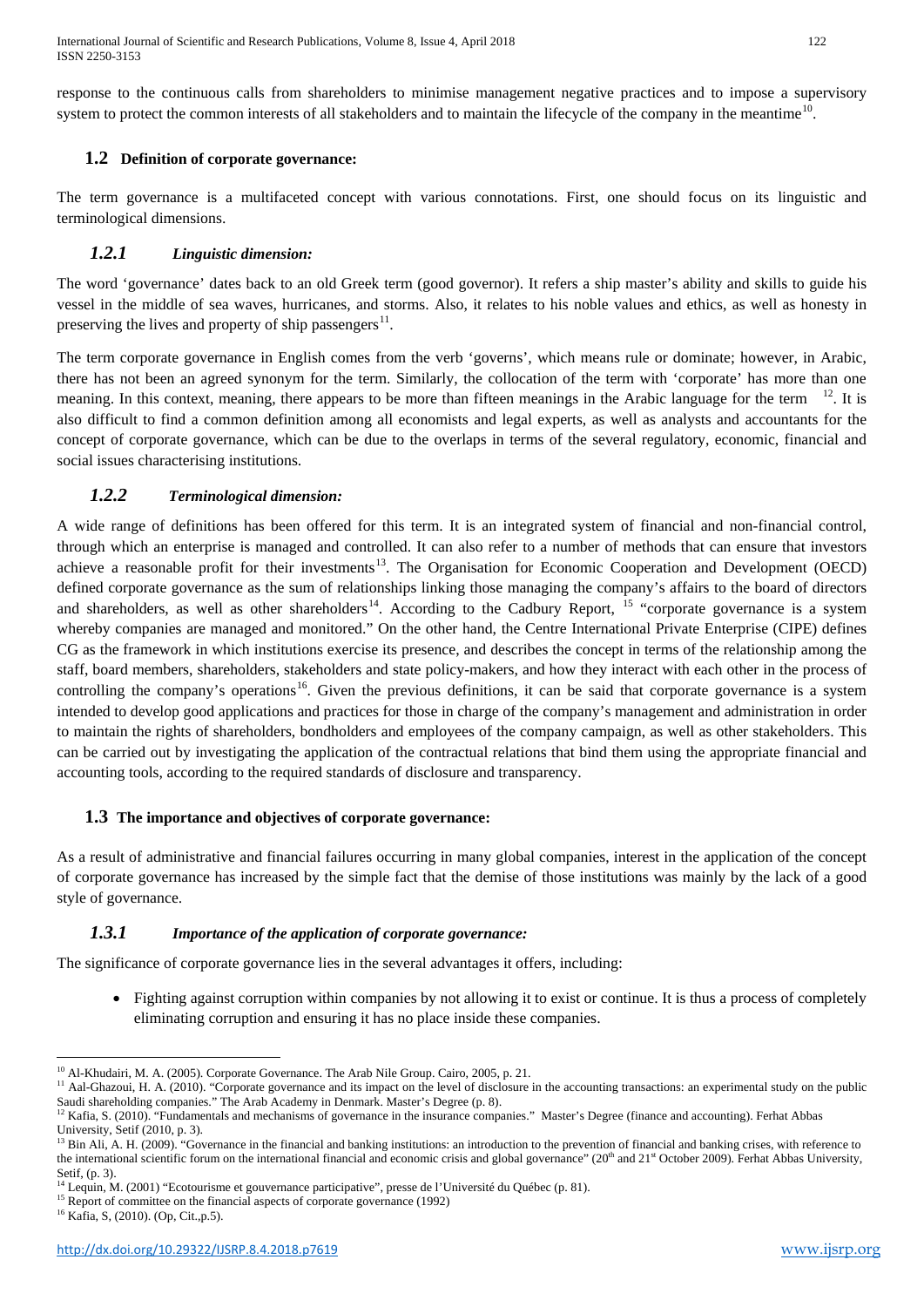- Ensuring that all employees directly or indirectly involved with the company, including the Board of Directors and executive directors to the lowest ranked in the company integral, impartial, and upright.
- Creating a sound and healthy environment free from intentional or unintentional misconduct and preventing the persistence of this behaviour and any other shortcomings.
- Dealing with all sorts of misconduct and not allowing any repeat, especially those whose presence constitutes a threat to the shareholders' interests or whose persistence may make reaching the desired outcomes difficult for the company and thus in need for an urgent reform.
- Reducing the margin for error as much as possible through the use of a protective system that prevents these errors and thus avails companies the financial burdens caused by such errors $17$ .

# *1.3.2 Goals of corporate governance:*

According to the standards and determinants of corporate governance, the aim is to achieve a number of goals, which can be summed up in the following:

Improving the project's ability to achieve its objectives by improving the mental image and the positive impression people have about it.

- Enhancing decision-making in companies by increasing managers' sense of responsibility and the possibility of holding them accountable through the General Assembly.
- Improving the credibility of the data and information and ensuring it is easy to understand across the globe.
- Incorporating considerations of environmental and ethical issues in the decision-making process.
- Improving the degree of transparency, clarity, disclosure and dissemination of data and information to increase the ability of projects to be competitive and attract investment capital and other funds.
- Increasing the administration's ability to motivate employees, as well maximising the turnover rates of employment and the stability of workers in the workplace $18$ .

Corporate governance also allows for the creation of confidence among dealers in the era of financial scandals and recessions and enables business investors to gain access to a wide range of tools that give them control over their assets which are distributed over several investment takings and ensure they maximise their benefits. This is best illustrated in the following figure:

| $\frac{1}{2}$ $\frac{1}{2}$ $\frac{1}{2}$ $\frac{1}{2}$ $\frac{1}{2}$ $\frac{1}{2}$ $\frac{1}{2}$ $\frac{1}{2}$ $\frac{1}{2}$ $\frac{1}{2}$ $\frac{1}{2}$ $\frac{1}{2}$ $\frac{1}{2}$ $\frac{1}{2}$ $\frac{1}{2}$ $\frac{1}{2}$ $\frac{1}{2}$ $\frac{1}{2}$ $\frac{1}{2}$ $\frac{1}{2}$ $\frac{1}{2}$ $\frac{1}{2}$ |                                                    |
|---------------------------------------------------------------------------------------------------------------------------------------------------------------------------------------------------------------------------------------------------------------------------------------------------------------------|----------------------------------------------------|
| The goals of Corporate governance                                                                                                                                                                                                                                                                                   | Enhancing<br>the mental<br>the<br>image<br>about   |
|                                                                                                                                                                                                                                                                                                                     | companies.                                         |
|                                                                                                                                                                                                                                                                                                                     | Improving decision-making.                         |
|                                                                                                                                                                                                                                                                                                                     | Enhancing corporate credibility.                   |
|                                                                                                                                                                                                                                                                                                                     | Introducing ethical considerations.                |
|                                                                                                                                                                                                                                                                                                                     | and<br>Improving<br>the<br>clarity<br>of<br>degree |
|                                                                                                                                                                                                                                                                                                                     | transparency.                                      |

## **Figure (1): The objectives of corporate governance [19](#page-3-1).**

## *1.3.2.1 Dimensions of corporate governance and the main implementing parties:*

According to the aforementioned, it is evident that there are different dimensions of corporate governance with which many actors continuously interact consistent with their respective powers and responsibilities.

## *Corporate governance dimensions:*

Corporate governance has a variety of dimensions that can be summed up in the following elements:

- The supervisory dimension: This dimension is related to strengthening and activating the supervisory role of the Board of Directors to assume the tasks of executive management and stakeholders.
- The regulatory and control dimension: It undertakes to strengthen and activate the control both of the internal and external level in the company. At the internal level, the support and initiation of control are focused on the activation of internal control and risk management systems, while at the external level, it deals with laws, regulations and rules

<span id="page-3-2"></span><sup>&</sup>lt;u>.</u> <sup>17</sup> Saadani, M. H. B. (2006). "Transparency and disclosure in the context of corporate governance," Research and Action Seminar papers on the governance of public and private companies for the achievement of economic and structural reform". Cairo, 2006, p. 145

<span id="page-3-0"></span><sup>18</sup> Kabaja et al. (2008). "Strengthening corporate governance in Palestine", a working paper submitted to the Palestinian Economic Policy Research Institute.  $(2008, p. 6)$ 

<span id="page-3-1"></span><sup>&</sup>lt;sup>19</sup> Mohsen Ahmad Al-Khudairi (Corporate governance, the Arab Nile Group), 2005, P21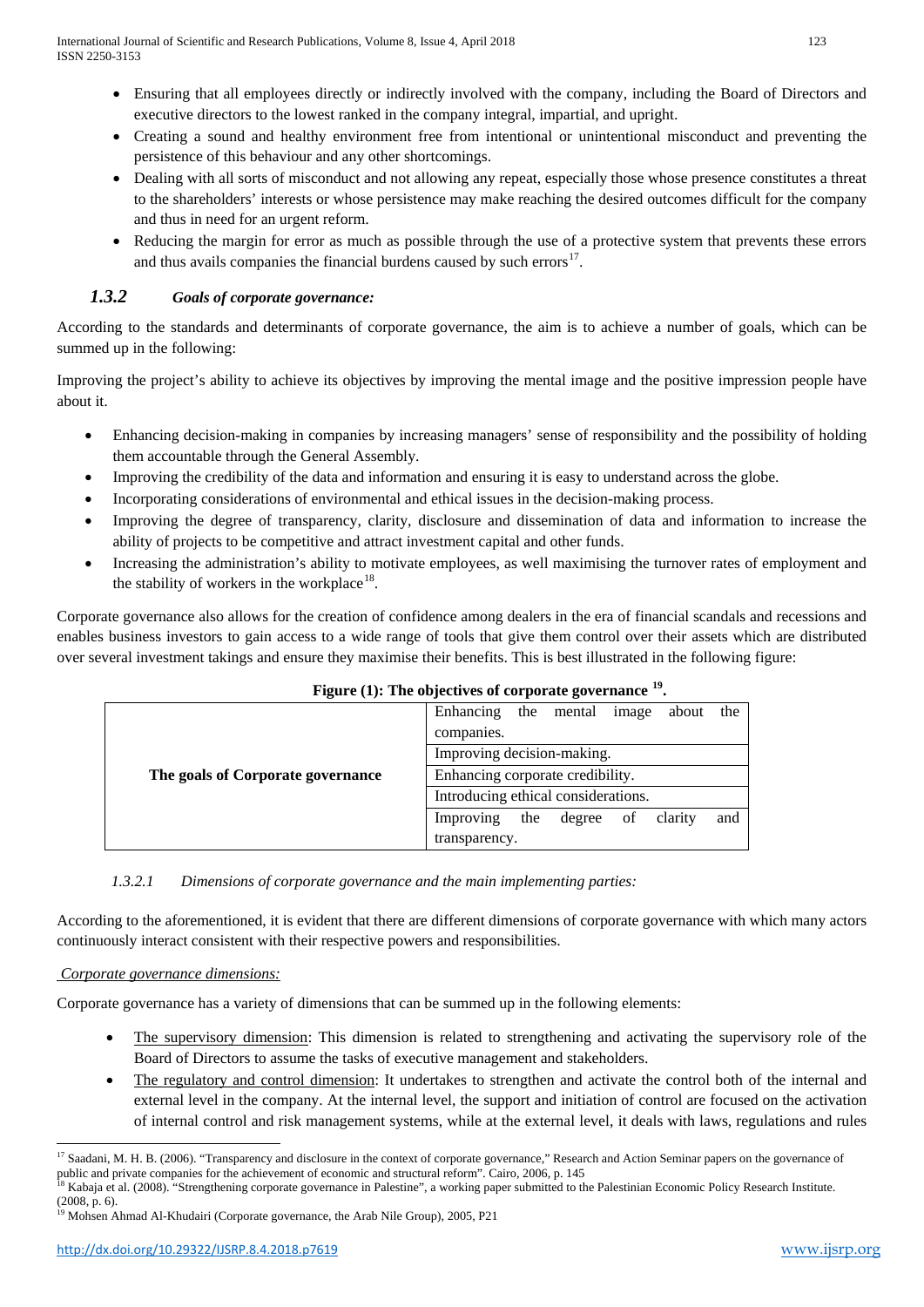for registration on the stock market and availing the opportunity for the shareholders and stakeholders to contribute into the monitoring process, as well as expanding the scope of responsibilities of the external auditor and strengthening his/her independence.

- The ethical dimension: This is related to creating and improving the auditing environment, including any ethical rules, integrity, trustworthiness, and dissemination of the culture of corporate governance at the executive level and the business environment in general.
- Communication and maintaining the balance: This refers to the design and organisation of relations between the company represented by the Board of Directors and executive management on the one hand, and external parties, be it those who have interests in the company or the monitoring, supervision and regulatory authorities on the other $^{20}$ .
- The strategic dimension: It looks into the formulation of business strategies and encouragement of strategic thinking, as well as building a futuristic vision on the basis of a careful consideration and sufficient information on its past and current performance. It is also related to the study of the external environment factors and the assessment of the different impacts on the basis of sufficient information on the internal environment factors and how they influence one another.
- Accountability: This component identifies the disclosure of the various activities and performance levels of the company for the purpose of shareholders and others who are entitled legally to hold the company accountable.
- Disclosure and transparency: These two dimensions are related not only to the necessary information required to rationalise the decisions of all parties interested in the company, but also expands the concept to include disclosure in the public domain in terms of the general reports indicating adherence to the principles of governance in accordance with the recommendations of the New York Stock Exchange<sup>21</sup>.

# *Parties in charge of implementing corporate governance:*

There are four main parties that can affect and be affected by the appropriate application of the rules of governance and may to a large degree determine the extent of success or failure in the application of these rules, including:

- Shareholders: This category includes those who provide capital through their ownership of shares and in return for making profits, and also through the maximisation of the enterprise value in the long term. They have the right to choose the members of the Board of Directors who they deem most suitable to protect their interests.
- Board of Directors: The Board of Directors formulates the general policies of the organisation and selects the executives who will be entrusted with the day to day management of the activities of the business, as well as supervising their performance. It is also responsible for the structuring of the various committees that play an important role in activating the role of governance in terms of stabilising the business performance, including the Audit Committee and the Risk Management Committee.
- Management: Management is responsible for the day-to-day management of the institution and for providing reports on the actual performance to the Board. It is also in charge of maximising profits, in addition to its responsibility towards the disclosure and transparency of the information it publishes<sup>22</sup>.
- Stakeholders: Stakeholders are a group of people who have an interest within the organisation, such as creditors, suppliers, workers, and other members of staff, even though these interests can sometimes be conflicting. For example, for creditors, the ability of the company to repay its debt is important, but for the staff, continuity is more important<sup>[23](#page-4-2)</sup>.

# *1.3.2.1 Principles of Corporate Governance:*

The principles of corporate governance issued by the Organization for Economic Cooperation and Development (OECD), 2004 are based on national initiatives and experiences of the member states in the organisation and on previous work carried out within the organisation, as well as the contributions of a number of non-member states. One should also mention the contributions of the

<span id="page-4-3"></span> <sup>20</sup> Suleiman, M. M. (2006). ibid.

<sup>21</sup> Kafia, S, (2010). (Op. Cit., p.8).

<span id="page-4-1"></span><span id="page-4-0"></span><sup>&</sup>lt;sup>22</sup> Suleiman, M. M. (2006). "Corporate governance and address the financial and administrative spoiling", University House, Alexandria. (2006, p. 42).

<span id="page-4-2"></span><sup>23</sup> Suleiman, M. M. (2006). (As n.22 above).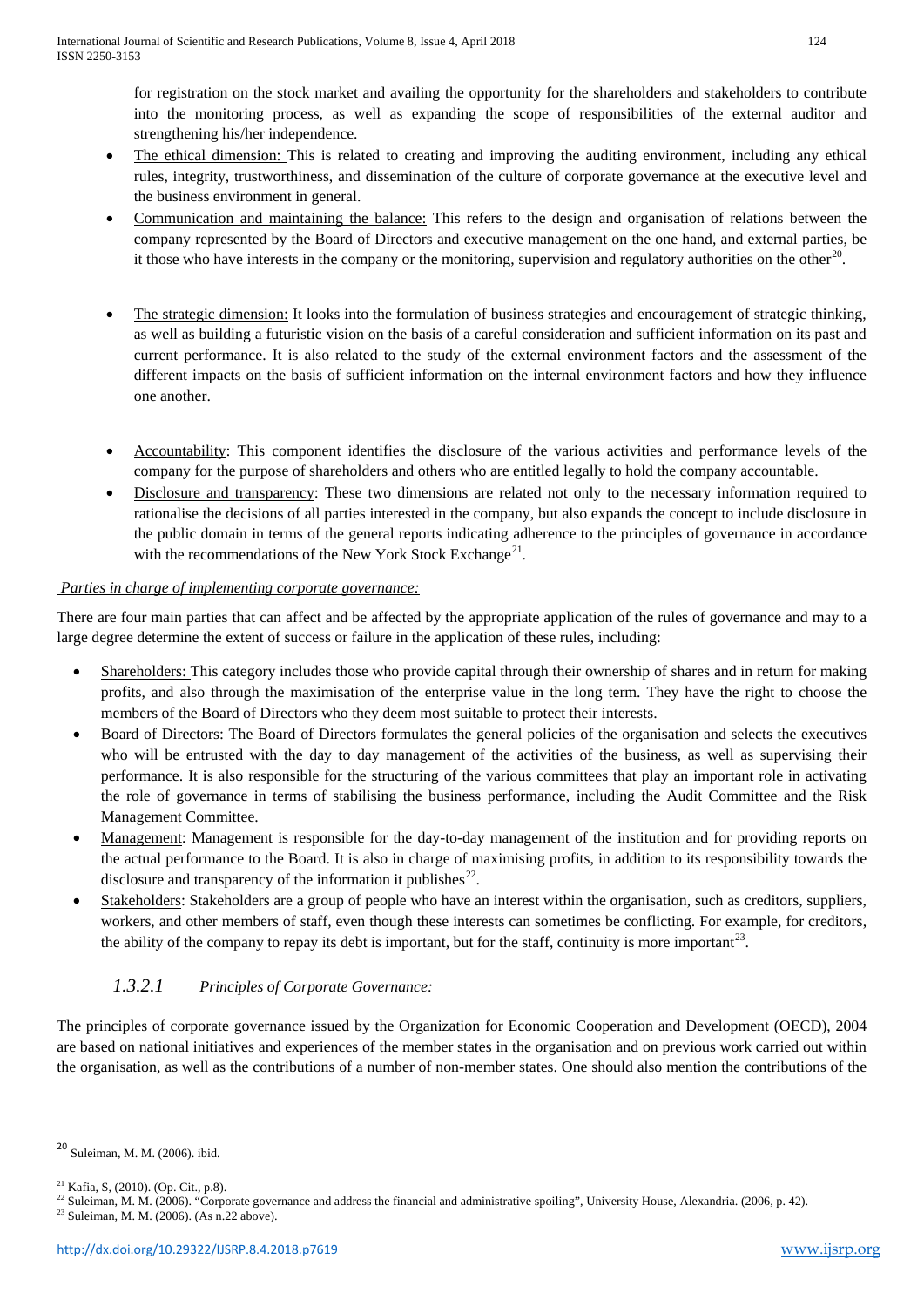International Journal of Scientific and Research Publications, Volume 8, Issue 4, April 2018 125 ISSN 2250-3153

World Bank, the International Monetary Fund, the business sector, and investors, in addition to other interested parties in the issue of corporate governance<sup>24</sup>.

## *Principles issued by the Organization for Economic Cooperation and Development (OECD):*

Ever since these principles were issued in May 1999, they have been the fundamental tenets for the application of corporate governance. There have also been several important amendments that were passed after numerous intensive public consultations and the revised wording of the principles were finally approved by the OECD's member states on April 22, 2004. The six principles are outlined as follows<sup>[25](#page-5-0)</sup>.

- The introduction of adequate corporate governance frameworks to ensure efficiency, transparency and effectiveness of markets, and to clearly define the allocation of responsibilities among the various supervisory and executive bodies.
- Safeguarding the rights of all shareholders, including:
	- o The transfer of stock ownership.
	- o The right to choose the Board of Directors.
	- o Access to returns of profits and audits of financial statements.
	- o The right to participate in the meetings of the General Assembly of the company.
	- o The right to vote.
- Equality between all shareholders. In other words, treating shareholders whether internal or external (locals or foreigners) the same in terms of voting in the General Assembly as well as their right to be informed about all relevant transactions.
- Finding a legal mechanism that allows the shareholders participate in the effective supervision of the company and to have access to the required information. These shareholders include bank managers, employees, bondholders and customers.
- The application of disclosure and transparency in a timely manner for all the company's business activities, including the financial situation, performance, and ownership. The disclosure process should be carried out in a fair way among all shareholders.
- Determining the duties and functions of the Board of Directors and how they are selected, as well as their respective roles in overseeing the company's management<sup>26</sup>.

# *Basel Committee Standards on Global Banking Supervision:*

In 1999, the Basel Committee issued instructions and guidance on corporate governance in the banking and financial institutions. The following are the most important of these instructions:

- The establishment of ethical agreements among institutions to achieve and implement appropriate codes of conduct between these institutions.
- Developing a strategy for the company that allows for the contribution of all parties and individual participants.

Identifying and assigning responsibilities and decision-making positions among the members of the Board of Directors.

- Identifying a system that includes internal and external auditing tasks and an independent management.
- Providing a framework or a mechanism determining the type and form of cooperation between the Board of Directors and auditors.
- Identifying a form of surveillance for risk areas, such as major shareholders and senior management.
- Ensuring a just and equal process as well as an appropriate criteria when distributing financial and administrative incentives, whether the process involves managers or employees, and whether these incentives include monetary or promotional or administrative benefits.
- Ensuring the provision and flow of the appropriate information.

# *Standards of the International Finance Corporation:*

In 2003, the International Finance Corporation of the World Bank issued a number of financial and administrative rules and principles whose role would be to support governance within companies, including notably:

<u>.</u>

<span id="page-5-2"></span><sup>&</sup>lt;sup>24</sup> Yousef, M. T. (2006). "Corporate Governance and the Necessary Legislation for its Application". Research and Action Seminar Paper on the governance of public and private companies for economic and structural reform. Cairo, (2006, p. 126). Suleiman, M. M. (2006) (as n.22 above, p. 115).

<span id="page-5-1"></span><span id="page-5-0"></span> $\frac{26}{26}$  Shawawra, F. M. (2009). "Governance Rules and Assessment of its Role in the Fight against Corruption and in its Prevention it in the Jordanian Public Shareholding Companies." *Journal of the University of Damascus*. Economic and Legal Sciences. Issue 2(25), p. 127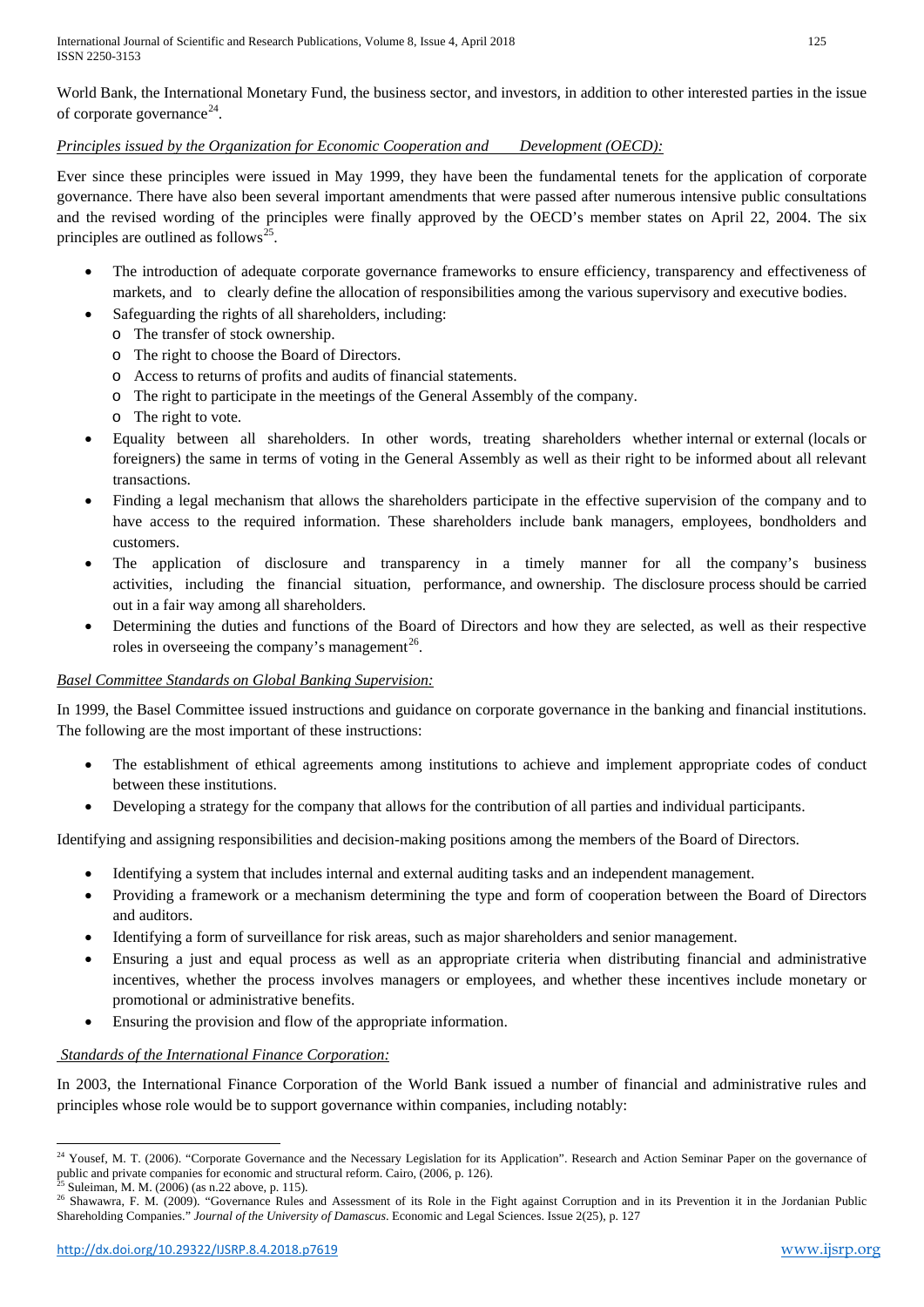International Journal of Scientific and Research Publications, Volume 8, Issue 4, April 2018 126 ISSN 2250-3153

- Developing practices that should be good and acceptable.
- Identifying new ways to ensure good governance.
- Key contributions to the development and improvement of good governance at the local level.
- Good leadership<sup>27</sup>.

# **Financial and administrative corruption:**

There has been increased interest in the issue of corruption since the second half of the eighties due to its negative effects on economic, social and political development. As such, a number of studies tackled the issue of corruption by presenting the various forms of corruption and its manifestations and analysing this phenomenon in a serious endeavour to unveil its causes and thus reduce its proliferation<sup>28</sup>.

It should be pointed out that the issue of corruption has been a source of concern for many analysts and academics at all the national and global levels. The United Nations Convention against Corruption introduced its preamble with a strong statement indicating the seriousness of this phenomenon and the negative impacts that can have on humanity as a whole. In fact, all states signing up to this convention expressed their concerns about the problems and risks corruption poses to the stability and security of societies all over the world, which can undermine the institution of democracy and its values, as well as other ethical values, such as justice. Other issues resulting from corruption include the fact that it jeopardises sustainable development and puts the authority of law at risk, in addition to its links to other forms of crime, in particular organised crime and financial crime, including money laundering. These states are also concerned about cases of corruption which involve vast amounts of assets, and may at times account for a significant proportion of their resources, which can threaten the political stability and sustainable development in those countries. There is a solid belief that corruption is no longer a domestic affair, but it is a global phenomenon affecting all societies and economies and making international cooperation for its prevention and control a crucial procedure.

## **1.4 Identifying the notion of corruption:**

We will try to define the concept of corruption from a linguistic and terminological of point of view.

# *1.4.1 The linguistic meaning:*

Corruption in language dictionaries refers to changing or debasing something by making errors or alterations. It is simply the opposite of rectifying and improving the state of something. The word can even denote nullity and decay, along with many other different meanings that can vary according to its context reference. Among the uses of corruption is famine or drought as in the verse where Allah (SWT) says- "Has appeared the corruption in the land and the sea for what have earned (the) hands (of) people, so that He may let them taste a part (of) that which they have done so that they may return" (Chapter 30, Verse 41). It can also refer to tyranny and arrogance as in Chapter 28 Verse 83- to those who do not desire exaltedness upon the earth or corruption<sup>26</sup>.

It can be inferred from the above how the Quran forbids corruption and makes it one of the most abhorred acts. Thus, it can be said that corruption literally means damage, destruction and disruption, leaving no room for moderation, and is the opposite of reforming and changing for the better $^{29}$ .

# *1.4.2 The terminological meaning:*

A number of definitions have been given to the term corruption, with the most important being that of the Encyclopaedia of Social Sciences, according to which corruption is the misuse of public power to make personal profit. This definition has actually included the bribery of local or state officials, or/and political bribes, with the exception of the private sector. It has also been associated with the breach of the law and public order, and failure to comply with regulations with the purpose to achieve political, economic and social interests for an individual or a particular group<sup>[30](#page-6-2)</sup>. As for the definition of the IMF, corruption is defined as the overstretched hands that aim to make profits for one person or any other group of individuals. According to the

<span id="page-6-3"></span><u>.</u>

<sup>&</sup>lt;sup>27</sup> Haddad, M. (2008). "The Role of Corporate Governance in the Economic Development". The first scientific conference on corporate governance and its role in economic reform, October 15, Damascus University, 2008, p. 9

<sup>28</sup> Bin Ali, Z. A. (2005). "Forms of Corruption its Causes and Motives". *Journal of Strategic Studies*. University of Damascus, issue number 16, (p. 1).

<span id="page-6-1"></span><span id="page-6-0"></span><sup>&</sup>lt;sup>29</sup> Bawadi, H. M. (2008). "Administrative Corruption: Language of Interests". The Office of University Publications, Alexandria, (p. 13).

<span id="page-6-2"></span><sup>&</sup>lt;sup>30</sup> Mohammed, S. A. (2007). "The Importance of Corporate Governance in the Face of Financial and Accounting Corruption". *Integrity Journal*. Issue No. 3, p. 4.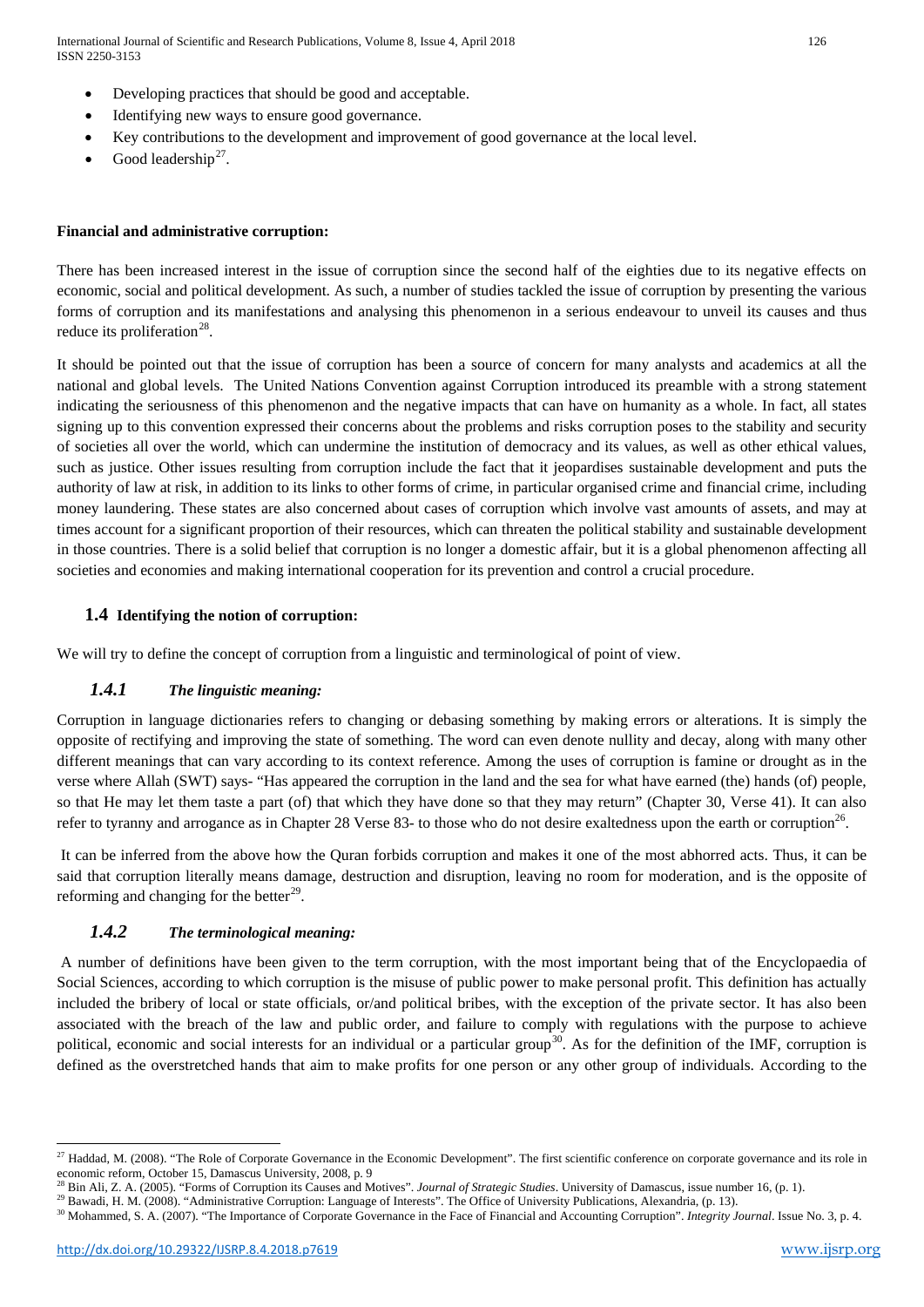International Transparency Organisation, the term carries an eloquent and comprehensive meaning as it defines it in terms of the "the abuse of public power for private gain<sup>31</sup>.

Therefore, the latter definition provides a number of key elements in that:

- The definition applies to the three governmental sectors; namely, the private, and public.
- It refers to the abuse on the part of the state and the individuals, which ranges between deception and illegal and criminal activities.
- It covers both financial and non-financial gains.
- It refers to the importance of the governance system in terms of controlling and regulating the exercise of power.

It sheds light on the inefficient costs associated with corruption and the transfer of funds to be used where they are not initially intended. With regards to the definition of corruption in the eyes of the Arab legislator, Law 06 issued on 20 February 2006 for all Arab members contained the same terms of the International Convention for the Fight against Corruption known as "Prevention and Combating of Corruption Act<sup>[32](#page-7-0)</sup>. In its definition of corruption, Article 2 of this Act in paragraph (a) was restricted all the crimes set forth in Part 4 of the Act. By reference to Part 4 of the Prevention and Control of Corruption Act, it is noted that the Arab legislator has accounted for the criminalisation of a number of acts that amounted to 20 crimes<sup>33</sup>.

It is clear from all these different definitions that the phenomenon of corruption is based on the transfer of public interests of the group to the private interest, whereby resources and economic return are allocated and distributed according to personal interest and not according to the common good.

# *1.4.3 The reasons for the emergence of financial and administrative corruption and its dimensions:*

There are many different reasons that led to the emergence of financial and administrative corruption and had in the process a number of political, economic, and social implications, which are listed as follows:

# *1.4.3.1 The reasons for the emergence of financial and administrative corruption:*

The negative phenomena affecting communities cannot be addressed unless their root causes are diagnosed. The World Bank has actually identified a variety of reasons for the emergence of financial and administrative corruption, which can be highlighted as follows:

- Marginalisation of the role of regulatory institutions, which may also be suffering from corruption.
- The existence of bureaucratic practices in state institutions.
- There is a state of vacuum in the political scene caused by the struggle for control of state institutions.
- The weakened role of civil society institutions and their marginalisation.
- The befitting social and political environment has largely contributed to the emergence of corruption<sup>34</sup>.

# *1.4.3.2 The dimensions of financial and administrative corruption:*

In addition to the above, one can identify three dimensions for financial and administrative corruption, which can be summed up as follows:

# *The political dimension:*

The reasons for the administrative and financial corruption can be ascribed to the weak political will in dealing with corruption. In addition, there appears to be no initiatives to combat this plaguing phenomenon. Even when decisions are made for reform, they remain absurd and unfulfilled, which renders the role of reformers meaningless, even though they might have serious and sincere intentions to reform  $35$ .

<span id="page-7-4"></span>**<sup>.</sup>** <sup>31</sup> Sullivan, J. D. (2015). "The Moral Compass for Companies Anti-corruption Tools: the Values and Principles of Business Ethics and Corporate Governance." Global Corporate Governance Forum, the seventh Guide, p. 6. Available [Online].

<span id="page-7-0"></span><sup>&</sup>lt;sup>32</sup> Bin Mishri, A. (2009). "Financial Corruption: A Conceptual Introduction". The impact of jurisprudence on the legislation movements. *Diligence Journal*.<br><sup>33</sup> Bin Mishri, A. (2010). "Financial Corruption: A Conceptual

<span id="page-7-1"></span>

<span id="page-7-2"></span><sup>&</sup>lt;sup>34</sup>Tamimi, A. H. (2015). "Corporate Governance Judicial Mechanisms and their Role in the Prevention of Financial and Administrative Corruption in State-owned

<span id="page-7-3"></span>Companies". University of Mohamed Khider, Biskra. Algerian Law. Issue 5, p. 16.<br><sup>35</sup> Sullivan, J. D. (2015). "The Moral Compass for Companies … Anti-corruption Tools: the Values and Principles of Business Ethics and Corpor Global Corporate Governance Forum, the seventh Guide, p. 6. [Online]. Available.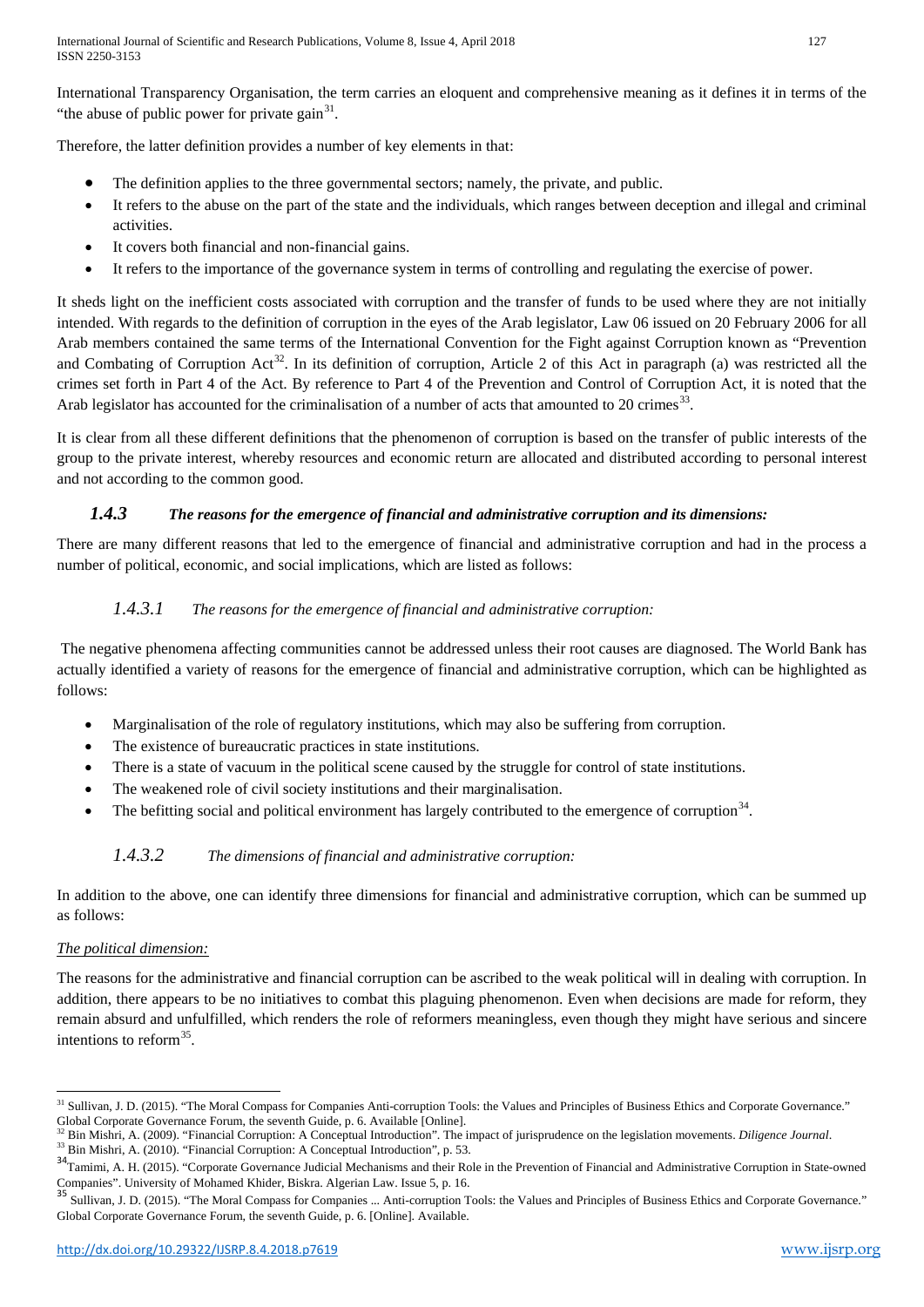Without the political will, the fight against corruption will be only limited to the theoretical endeavours, while the role of reformers will be confined to appeals and wishes to no avail. The absence of political will lead to the absence of the state's political, legal and constitutional institutions. As a result, self-motivation to fight corruption will not be as robust as should be under the threat of murder, kidnapping, career marginalisation and elimination, as in the case of Libya now. In addition, the control mechanisms in the state will largely be disrupted, especially that governments do not hold their institutions or administrations accountable even though they already know about their corrupted practices. In addition, the judiciary body treats state officials as untouchable despite the rumours and facts surrounding their financial dealings. As for the control bodies, they are either disabled due to the severity of the corruptive behaviour that exceeds their capacity, or the symptoms of corruption have actually begun to hit their own structures hard  $36$ .

#### *The economic dimension:*

This involves unemployment, low salaries and wages, income inequality, and a significant drop in living standards in general, as well as the absence of economic efficiency in the state and the large number of shady business deals or transactions resulting from the brokerage operations that are largely characterised by financial corruption.

#### *The social dimension:*

This is largely manifest when everything acquires a price tag, including a worker carrying out a certain professional duty, or a transaction with the state departments, or the conduct of business affairs. It seems that corruption has become part and parcel of the culture and society in which these practices have been rife to the point that communities have developed their own culture of corruption. In fact, when corruption hits hard at the heart of a society, it is difficult to treat. Similarly, corruption breeds more corruption and corrupt individuals will increasingly look at their activities as common practice, which leads one to assume that it needs a major force to be able to deal with  $it^{37}$  $it^{37}$  $it^{37}$ .

## *1.4.4 Aspects of financial and administrative corruption and its effects:*

Corruption can have very serious and devastating impacts on the economy and society. It can amount to a form of embezzlement of the national wealth, through which public funds can leak illegally into the pockets of corrupt perpetrators, often finding their way out of the country, rather than being utilised locally for the public interest. Corruption also degrades political legitimacy and strips away the rights of ordinary citizens, as well as marginalise them in political life<sup>[38](#page-8-1)</sup>. In addition, it contributes to spin and bias in the economic and political decision-making process, which can result in the wrong choices and decisions being taken and causes services to miss their legitimate target among those desperately in need and be directed towards certain interest groups. When corruption is rampant and in total control in a given society, the political foundations are completely shaken and the rule of law is seriously jeopardised, which gives persistent perpetrators the opportunity to search for other means to gain money illegally. One can safely say that the spread of corruption in all areas of life makes any country suffering from this plague go into a vicious circle that cannot be easily controlled. Financial and administrative corruption have multiple manifestations and serious effects as will be outlined in the following section.

# *1.4.4.1 Aspects of financial and administrative corruption:*

Financial and administrative corruption have a number of economic, social, administrative and moral features, which can be summed in the following:

• The political features: Corruption manifests itself in the prolongation of corrupt authoritarian rule and the loss of democracy, as well as the lack of participation in the political process, not to mention the corruption of the rulers, the government control over the economy and rampant nepotism practices.

<sup>&</sup>lt;sup>36</sup>Tamimi, A. H. (2015). "Corporate Governance Judicial Mechanisms and their Role in the Prevention of Financial and Administrative Corruption in State-owned Companies". University of Mohamed Khider, Biskra. Algerian Law. Issue 5, p. 16.

<span id="page-8-2"></span><span id="page-8-0"></span><sup>&</sup>lt;sup>7</sup>Sullivan, J. D. (2015). "The Moral Compass for Companies ... Anti-corruption Tools: the Values and Principles of Business Ethics and Corporate Governance." Global Corporate Governance Forum, the seventh Guide, p. 6. [Online]. Available.ibid.

<span id="page-8-1"></span><sup>&</sup>lt;sup>38</sup> Sullivan, J. D. (2015). "The Moral Compass for Companies ... Anti-corruption Tools: the Values and Principles of Business Ethics and Corporate Governance." Global Corporate Governance Forum, the seventh Guide, p. 6. [Online]. Available. Ibid.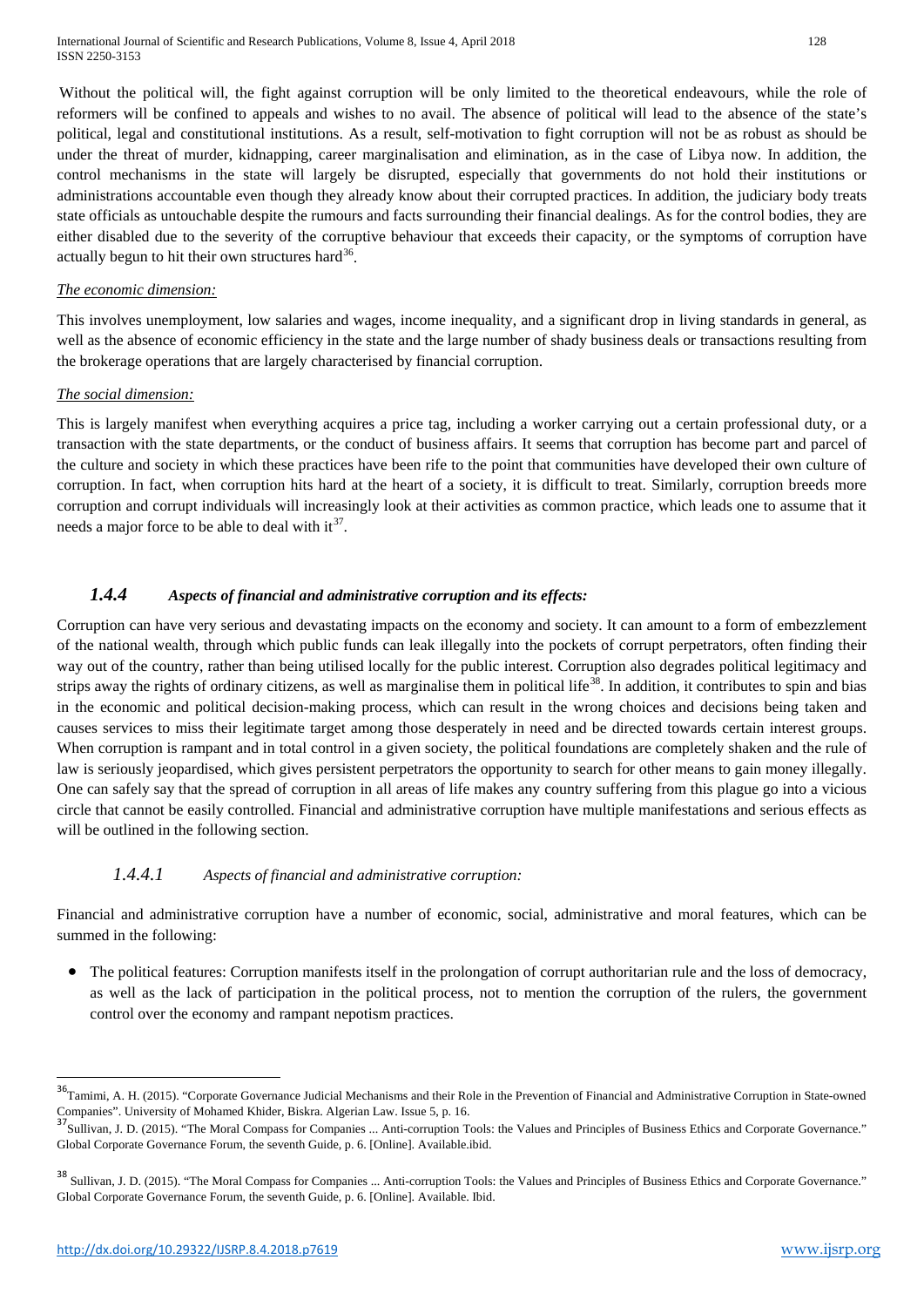- The financial features: corruption can be manifest in the financial deviations and non-compliance with the rules and financial provisions governing the administrative and financial operations of the country's institutions, as well as the violation of the financial regulators' instructions. The major aspects of financial corruption include bribery, embezzlement, tax evasion and nepotism in terms of job appointments and career promotions<sup>39</sup>.
- The administrative features: From an administrative point of view, this relates to institutional, functional or organisational deviancies revealed in the conduct of public officials while carrying out their tasks of the workplace. Administrative corruption manifests itself in the sluggishness of the staff members and lack of respect for the time factor at work by passing their time engaged in idle activities that have no relevance to their job. In addition, it does refer to lack of responsibility and disclosure of confidential job information.
- The moral features: Ethically, corruption are largely associated with moral and behavioural deviations, as revealed in the conduct of state employees. In this respect, some individuals may exploit their position for personal interests at the expense of the public interest. In addition, there is the practice of favouritism, according to which efficiency and merit considerations are not taken into account when hiring employees.

# *1.4.4.2 Effects of financial and administrative corruption:*

The financial and administrative corruption enables certain individuals, especially in public companies, to acquire monetary gains and other privileges at the expense of others in society. These financial and administrative gains can be seen in the immediate increases that affect the cost of transactions, which is in turn reflected in the price paid by consumers or other beneficiaries for the goods and services provided by the individual(s) paying the bribe.

The increases in the cost may not in any way represent the most serious in comparison to other aspects; however, once it turns into a desire to receive personal gains, it soon becomes the only important element in the business transaction, while setting aside the cost and quality elements, and the date and method of the delivery, as well as all other legal considerations upon the approval of the contract. The only outcome then is the selection of unsuitable suppliers or unfit contractors, in addition to the purchase of faulty or inadequate goods<sup>40</sup>. Accordingly, priority is given to non-essential projects at the expense of the important ones, with no apparent reason except for enabling decision makers and government officials to make quick profit and easy money through bribery and other corrupt means.

In general, one can identify some of the economic effects of corruption, which can be summed in the following points:

- Corruption contributes to the deteriorating state of the public investment and the low quality of public infrastructure, due to the increasing bribery practices that limit or abuse the resources allocated for investment or even fail to make the projects cost-effective.
- Corruption has a direct impact on the size and quality of foreign investment, including the potential transfer of skills and technology resources availed through these investments. A wide array of studies has shown that corruption undermines these investment flows and can even bring them to a halt; and as a result, it contributes to the reduction in tax returns and the decline in human development indicators, particularly with respect to indicators of education and health.
- Corruption is usually associated with deteriorating conditions in terms of income and wealth distribution, with people in power abusing their social and political positions, which allows them to achieve the highest share of the economic benefits provided by the system, in addition to the continuous accumulation of assets. This process allows them to widen the gap between them as the elite and the rest of society.
- Job cuts can be one of the long terms impacts of corruption, as the spread of this phenomenon places obstacles in the face of expanding private enterprise and increases the business costs. As such, this undermines the investment chances of these businesses and forces to go into the non-recognised sector, and ultimately reduces employment opportunities in the private sector as they are more likely going to fail to reach the satisfactory growth levels.

<span id="page-9-1"></span><sup>&</sup>lt;sup>39</sup>Tamimi, A. H. (2015). "Corporate Governance Judicial Mechanisms and their Role in the Prevention of Financial and Administrative Corruption in State-owned Companies". University of Mohamed Khider, Biskra. Algerian Law. Issue 5, p. 16.

<span id="page-9-0"></span><sup>40</sup>Sullivan, J. D. (2015). "The Moral Compass for Companies ... Anti-corruption Tools: the Values and Principles of Business Ethics and Corporate Governance." Global Corporate Governance Forum, the seventh Guide, p. 6. [Online]. Available.ibid.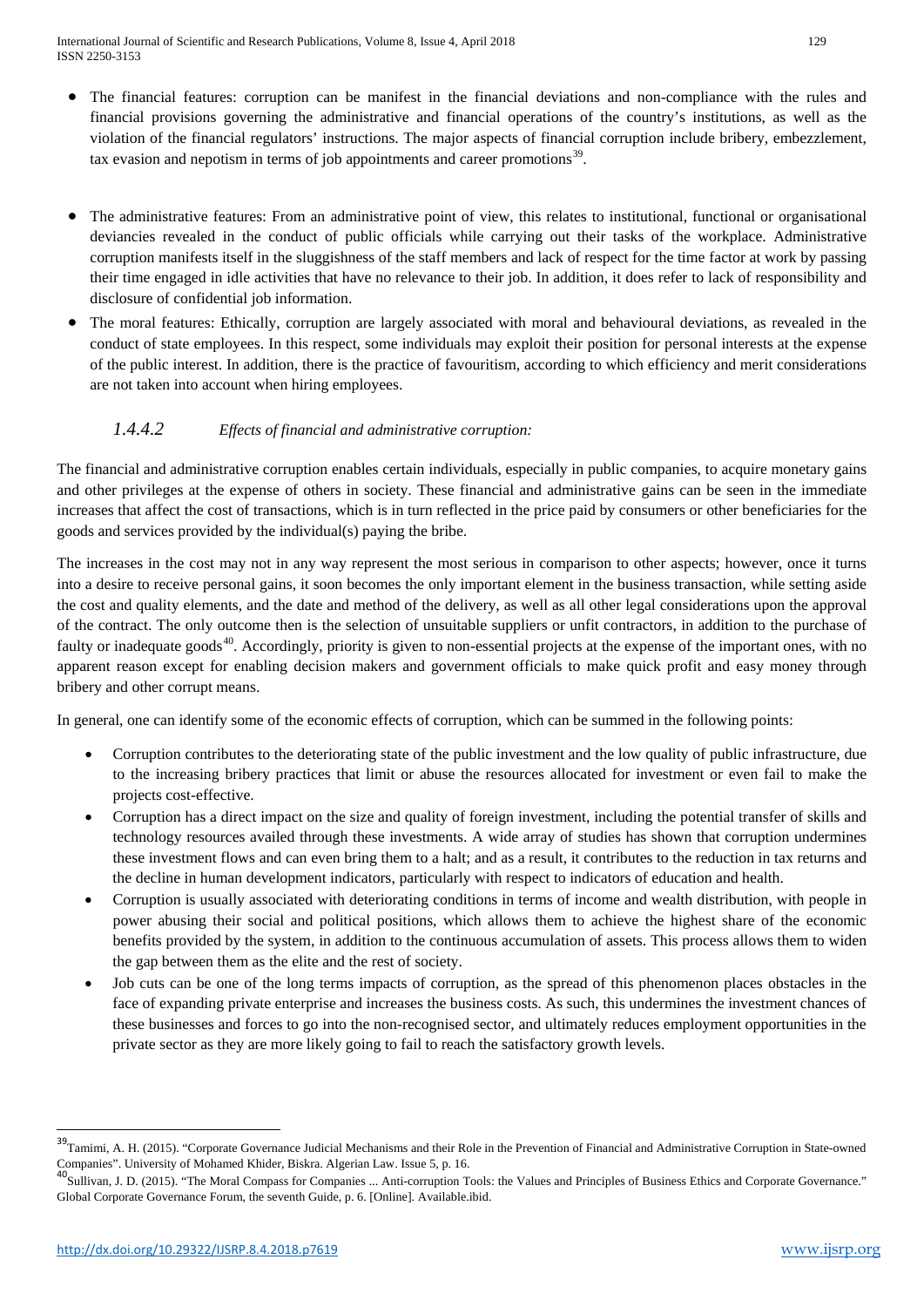International Journal of Scientific and Research Publications, Volume 8, Issue 4, April 2018 130 ISSN 2250-3153

 $\bullet$  It is worth pointing out that small firms and business are the most affected in such process<sup>41</sup>.

#### **The corporate governance mechanism and its role in the reduction of financial and administrative corruption:**

It should be pointed out that financial and administrative corruption is one of the most serious problems faced by private firms and public organisations, in particular. As already mentioned, these types of corruption, which include profits and privileges that are obtained through illegal means, have potential ramifications, with companies bearing the additional costs reflected in the prices of goods produced or services provided. Such practices weaken the companies' ability to compete and survive and lead to loss of capital. Instead of being drivers of the economy and a leading factor for growth, these companies become an additional burden on the national economy. Corporate governance can thus play an important role in addressing the problems faced by these companies, notably the problem of financial and administrative corruption. This can be done through a range of mechanisms that have been classified by Impavido<sup>42</sup>. Into internal and external governance mechanisms, as briefly addressed below:

#### **1.5 Internal mechanisms of corporate governance**

Internal governance mechanisms focus on the activities and practices of the company, as well as taking on the necessary course of action to achieve the company's goals. Internal corporate governance mechanisms can be classified into the following:

# *1.5.1 The role of the Board of Directors*

As stated by.<sup>[43](#page-10-1)</sup> Activists, researchers and practitioners in the field of corporate governance see the Board of Directors as the most appropriate tool to control management behaviour, since this body is responsible for protecting the capital invested in the company from being misused by managers and administrators by means of its legal powers in the appointment, dismissal and reward of senior management.

In addition, an effective board of directors is actively involved in the formulation of the company's strategy, and provides the appropriate incentives for management, while observing their behaviour and performance, which allows the board to maximise the value of the company.

In order to achieve this, however, the board should be in a strong position to serve the interests of the company. At the same time, the social corporate responsibilities should be taken into account, while assuming the necessary authority to exercise and act upon the internal laws away from any political and bureaucratic interference in the company's affairs. One should also point out the board's role in terms of the selection of senior management, as well as the ongoing supervision of the company's performance and disclosure of its annual and other reports. Figure 2 illustrates the basic components of the Board of Directors (BD).



<sup>&</sup>lt;sup>41</sup> Sullivan, J. D. (2015). "The Moral Compass for Companies ... Anti-corruption Tools: the Values and Principles of Business Ethics and Corporate Governance." Global Corporate Governance Forum, the seventh Guide, p. 6. [Online]. Available.ibid

<span id="page-10-3"></span>**.** 

<span id="page-10-0"></span><sup>&</sup>lt;sup>42</sup> Impavido G. and Hess D. (2003). "Governance of Public Pension Funds: Lessons from Corporate Governance and International Evidence." Rutgers University and The World Bank, This version: April 17, 2003.

<span id="page-10-2"></span><span id="page-10-1"></span><sup>43</sup> *Ibid* <sup>44</sup> Suleiman, M. M. (2006).(p. 98).ibid.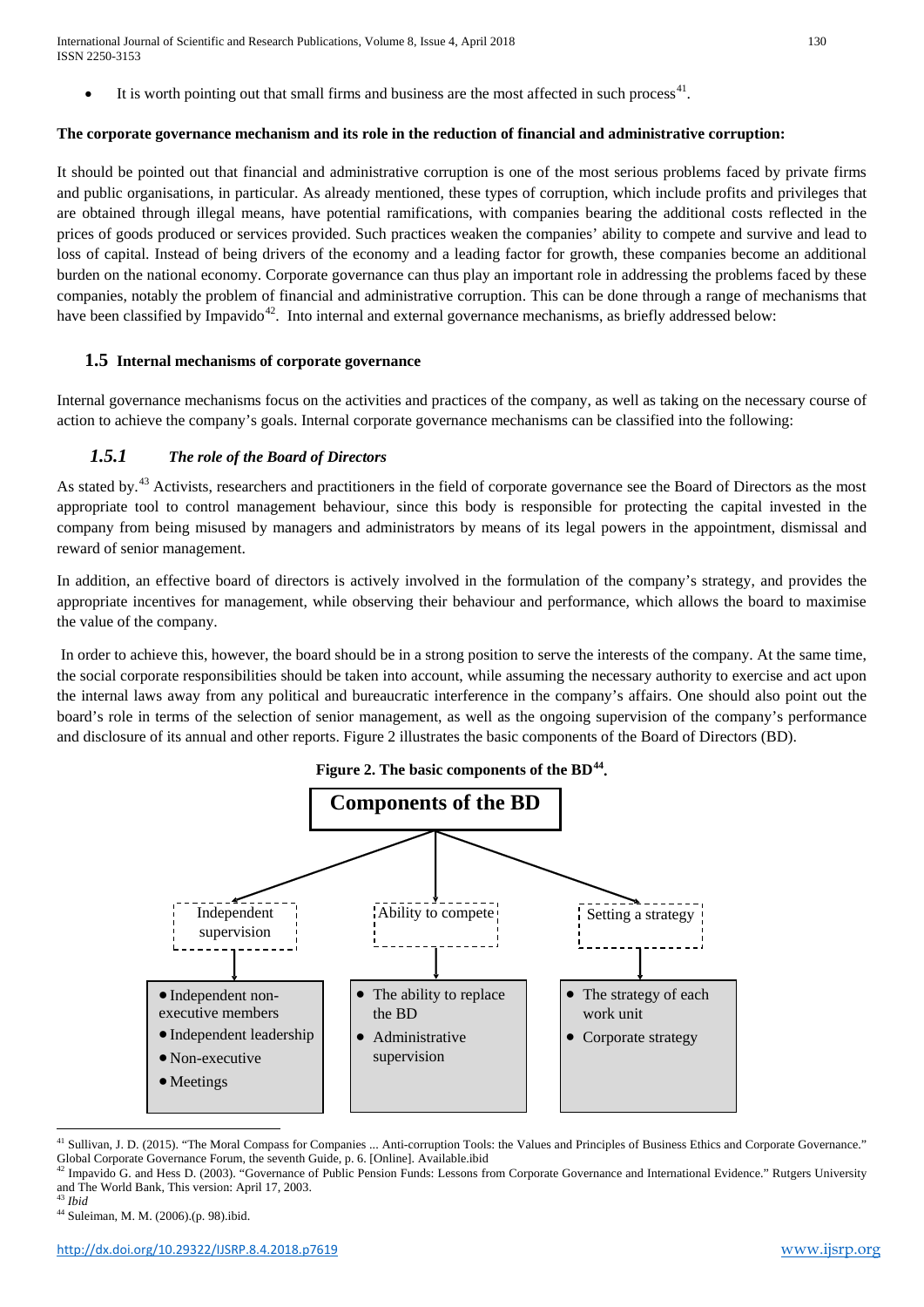In order to enable the Board of Directors to carry out their guidance and supervision duties, a number of committees have to be created from amongst its non-executive members. The main advantage of these committees is that it does not replace the Board of Directors, but has to submit a detailed report to the board. It can be thus said that the board has the final say and assumes full responsibility<sup>[45](#page-10-3)</sup>.

# *1.5.2 Audit Committee*

Recently, the Audit Committee has attracted great interest by the international scientific bodies, and local and specialist researchers, especially after the financial failures and turmoil befalling international companies. This huge attention is due mainly to the role that could be played by the Audit Committee as one of the corporate governance tools in building trust and increasing transparency in the financial information disclosed by companies, which can be achieved through their role in the preparation of financial reporting and supervision of the internal audit function within companies, as well as supporting the external audit bodies and reinforcing their independence, not to mention the emphasis on adhering to the principles of corporate governance.

The concept of an auditing committee emerged after the financial collapse of some outsized companies, as already mentioned. In the United States, the Sarbanes Oxley Act<sup>[46](#page-11-0)</sup> was issued in 2002 to force all companies to create an Audit Committee because of its important role in the prevention of such financial collapses in the future. This can be seen mainly in the process of preparing financial statements, as well as increasing the internal and external auditors' autonomy. Therefore, the Act allowed for a new body to oversee and regulate the auditors and facilitated the passage of regulations regarding corporate responsibility.

In the United Kingdom, a number of recommendations were issued regarding the launch of this committee, especially the Smith Report, in <sup>[47](#page-11-1)</sup> which included many guidelines on the role and responsibilities of the Audit Committee and how the disclosure of these responsibilities would be set out in the annual reports of companies.

It should be noted that there are many other countries, such as Canada, France, Germany, Malaysia, and Singapore, where the concept of this committee had existed for such a long time. This concept has evolved after the endorsement of a number of recommendations and proposals to resolve the problems faced by this committee in practice and to enable these committees to become an important tool of corporate governance.

Regarding the creation of audit committees in the state-owned enterprises, it has been shown that the call for such creation appeared for the first time in the recommendations of the King Report in South Africa in 1994<sup>[48](#page-11-2)</sup> which was followed by many other recommendations to form the committee in many countries. Before addressing the importance of these committees and their duties, one should first look at the purpose behind their creation. Due to the multiplicity of definitions in the literature on audit committees, the researcher will only provide two definitions; the first by one of the professional bodies and the second offered by one of the researchers.

The Auditing Committee is defined by the Canadian Trust for Certified Accountants (CTCA) as "a committee made up of the company's board members who have focused their attention on the review of the annual financial statements before they are delivered to the Board of Directors<sup>[49](#page-11-3)</sup>. The committee's activities can be summed up in the nomination of the external auditor and discussing the scope and results of the investigation with him/her, as well as reviewing the company's internal control system and ensuring its effectiveness, not to mention the role of the committee in ensuring the application of the corporate governance rules in the auditing process.

According to<sup>[50](#page-11-4)</sup>, an auditing committee refers to "a body created by the Board of Directors, which is made up of a number of nonexecutive members. The committee meetings should be attended by internal and external auditors, if and when necessary, and roles and/or powers are delegated in accordance with the provisions established by the Board of Directors. In addition, periodic reports have to be submitted to Chairman of the Board.

<sup>&</sup>lt;u>.</u> <sup>45</sup> Sullivan, J. D. (2015). "The Moral Compass for Companies.ibid.

<span id="page-11-0"></span><sup>46</sup> Sarbanes- Oxley Act, signed into law on July 30, 2002 by President George W. *Bush, is aimed at protecting investors from corporations' fraudulent accounting practices while mandating strict reforms to financial disclosures and stopping accounting fraud*.

<span id="page-11-1"></span>Smith Members et al, (2003) AUDIT COMMITTEES COMBINED CODE GUIDANCE. A report and proposed guidance by an FRC-appointed group chaired by Smith. Submitted to the Financial Reporting Council in December 2002 and published in January 2003.

<span id="page-11-5"></span><span id="page-11-2"></span> $^8$  The King Report (King  $*$  I) (1994) "the most effective summary of the best international practices in corporate governance".

<span id="page-11-3"></span><sup>49</sup> Sullivan, J. D. (2015). "The Moral Compass for Companies ... Anti-corruption Tools: the Values and Principles of Business Ethics and Corporate Governance." Global Corporate Governance Forum, the seventh Guide, p. 6. [Online]. Available.

<span id="page-11-4"></span>Hanna, M. A. (2005). "Auditing within the Framework of a Corporate Governance System". Working papers and research of the first Arab conference on internal audits within the framework of corporate governance. Cairo, 2005, (p. 32).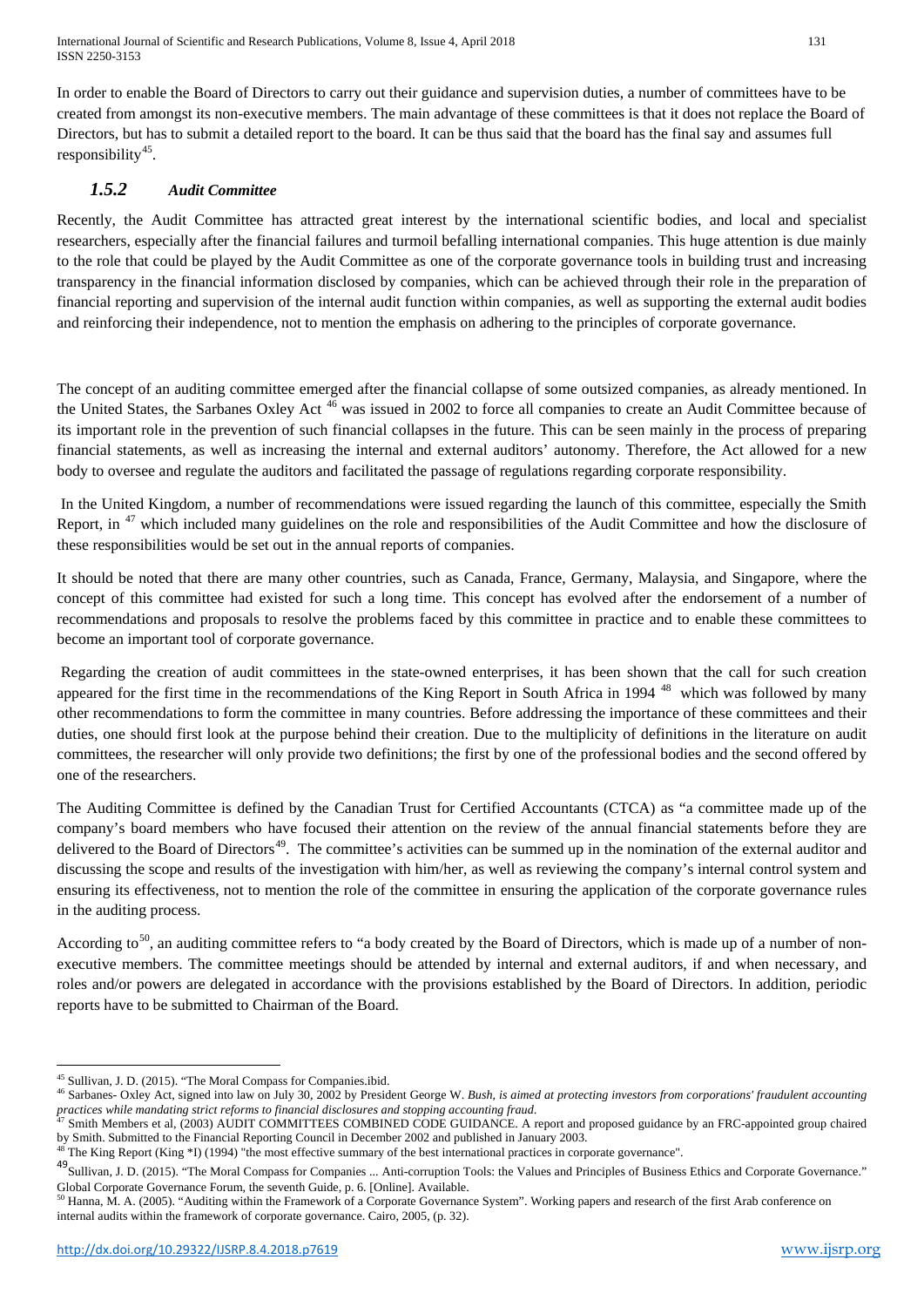International Journal of Scientific and Research Publications, Volume 8, Issue 4, April 2018 132 ISSN 2250-3153

According to the previous definitions, it is clear that that the auditing committee is defined in the light of its members and responsibilities, in addition to being created by the Board of Directors. Its membership is also confined to the non-executive members of the Board of Directors who have both independence and expertise in the field of accounting and auditing. The committee's tasks and responsibilities relate to financial reporting and review of internal and external audit processes, as well as reviewing the adherence to the rules of corporate governance as set out by the company management<sup>51</sup>.

# *1.5.2.1 The functions and tasks of the Audit Committee:*

The Audit Committee is responsible for a number of tasks and functions that can be outlined as follows:

- Reviewing the financial statements before submission to the Board of Directors.
- Recommending the appointment, remuneration and exemption of the external auditor.
- Discussing the scope and nature of the priorities in the audits and entering agreements for their application.
- Meeting with the external auditors to address any reservations or problems that may arise during the audit process.
- Holding discussions with external and internal auditors to evaluate the effectiveness of the internal control system in the company and the risk management.
- Overseeing the internal audit function and reviewing their reports and findings, as well as making recommendations to management to take action.
- Carrying out any tasks assigned by the Board of Directors that are relevant to the work of the audit and control committee.

# *1.5.3 Remuneration Committee*

Most of the studies on corporate governance and the recommendations emanating from interested parties have advised that the Board of Directors should create remuneration committees from the non-executive members. In the area of state-owned enterprises, the guidelines of the Organisation for Economic Cooperation and Development  $(OECD)^{52}$ , came to emphasise the need for the members of the Board of Directors to create reasonable remuneration so as to ensure the promotion of the interests of the company in the long run by attracting and retaining professionals of the highest calibre.

## *1.5.3.1 The Remuneration Committee functions and tasks*

The functions and tasks of the Remuneration Committee are largely focused on deciding the salaries, allowances and benefits for senior management<sup>53</sup>. Outlined such responsibilities in the following:

- Deciding perks, bonuses and other benefits for senior management, as well as conducting regular reviews and providing recommendations to the Board of Directors for ratification.
- Developing policies for the senior management bonus programs and reviewing these policies on a regular basis.
- Taking steps to modify the senior management remuneration programs as there might payments that are not reasonably linked to the performance of a member of the senior management.
- Developing policies for the benefits offered by an administration that can be reviewed on a regular basis<sup>54</sup>.

# *1.5.4 Appointment Committees*

Members of the Board of Directors and staff should be appointed from among the best candidates whose skills and experience should be consistent with the skills and expertise specified by the company. Thus, to ensure transparency in the appointment of the board members and the rest of the staff, a wide range of duties and tasks has been set for the committee.

<span id="page-12-3"></span> <sup>51</sup> <sup>51</sup> Sullivan, J. D. (2015). "The Moral Compass for Companies ibid.

<span id="page-12-0"></span><sup>52</sup> Organisation for Economic Co-Operation and Development, *OECD Principles of Corporate Governance*, 2004.

<span id="page-12-1"></span><sup>53</sup> Mintz, H. (2015), Manager, Sabby Management, Local Address: *Upper Saddle River, New Jersey, United States,* 

<span id="page-12-2"></span><sup>54</sup> Sullivan, J. D. (2015). "The Moral Compass for Companies ... Anti-corruption Tools: the Values and Principles of Business Ethics and Corporate Governance." Global Corporate Governance Forum, the seventh Guide, p. 6. [Online]. Available.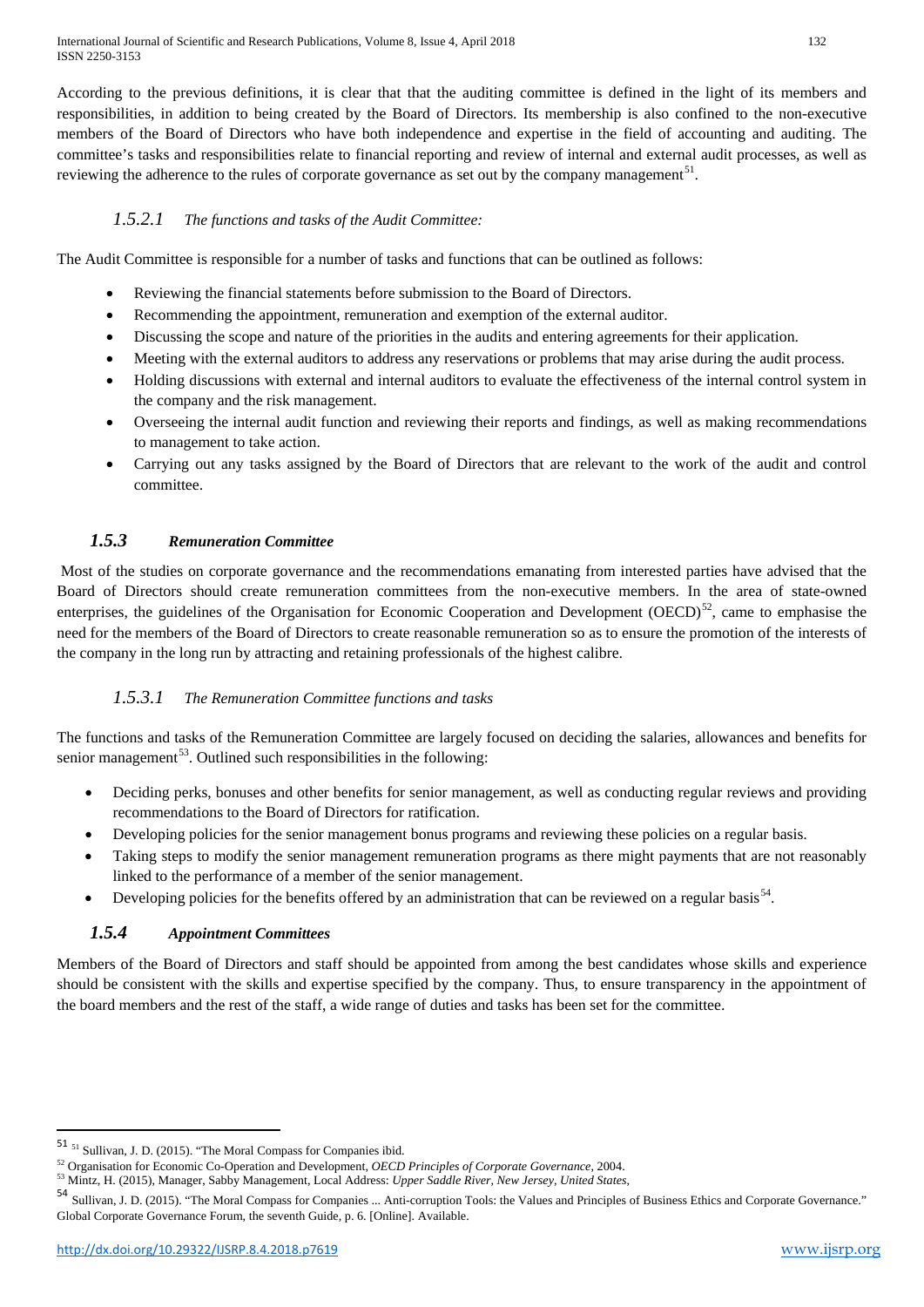## *1.5.4.1 The functions and duties of the Appointment Committee*

- In collaboration with the Board of Directors and with the approval of the appropriate minister, the appointment committee should take charge of the skills required of a member of the Board of Directors and other sought after members of staff.
- The committee has to establish transparent mechanisms for an appointment to ensure access to the best qualified candidates.
- The committee, along with the rest of the members of the Board of Directors, should constantly evaluate the skills required for the company.
- The committee should announce the required, post and invite qualified candidates to apply for appointment<sup>[55](#page-12-3)</sup>.

It should be pointed out that the commission has to be objective by comparing the qualifications and skills of the candidate with the company's set of specifications and job description.

# *1.5.5 Internal Auditing*

The internal auditing function plays an important role in corporate governance as it enhances the process by increasing the ability of citizens to hold the company accountable. By carrying certain activities, the internal auditors can increase credibility and ensure justice, as well as improve the staff members' behaviour and reduce the risk of administrative and financial corruption. In this context, in that all of the internal audit state-owned enterprises and reduce the risk of administrative and financial corruption. In this context, <sup>[56](#page-13-0)</sup> argues that internal and external auditing processes are important mechanisms of control within the framework of the governance structure, in particular with regard to ensuring the accuracy and integrity of financial reporting and the prevention and detection of fraud and forgery. Professional and regulatory bodies have recognised the importance of the internal auditing function in the governance process, including the Cadbury Committee, which has emphasised the importance of the internal auditor in the prevention and detection of fraud and swindle. In order to achieve this, the internal auditing has to be independent, well-organised, and has its own legislation. For this purpose, and as confirmed by <sup>[57](#page-13-1)</sup> the role strengthening the independence of this function can be done when the reports are submitted to the Audit Committee directly and not to the administration. In addition, the effectiveness of the internal audit committee can be increased when its members are able to obtain important and private information about the organisation, as well as strengthening the internal control system and the quality of accounting policies used.

# **1.6 The external mechanisms of corporate governance:**

The external mechanisms of corporate governance are manifested in the variety of controls practiced by the external stakeholders of the company, and the pressures exerted by concerned international organisations. This is one of the major forces placing a tremendous pressure for the application of corporate governance regulations, including the following mechanisms:

# *1.6.1 The competitive market (products/services) and administrative work market:*

 The competitive market (products/services) is one of the key mechanisms of corporate governance. Such significance has been emphasised by <sup>[58](#page-13-2)</sup> who stated that if the administration has not carried out its duties properly or eligible, the company will fail to compete with other companies operating in the same industry, and could thus be exposed to bankruptcy.

Therefore, the competitive market of products or services refines the management behaviour, especially if there is an active market for the administrative work of the senior management. This indicates that leading the company to a state of bankruptcy can have a negative effect on the future of the manager and board members. It should be pointed out that the appropriate criteria for selection stipulate that holding positions of responsibility should not be assigned to members of the board of directors or executives that have already led their companies into bankruptcy or liquidation.

<span id="page-13-3"></span> <sup>55</sup> Cohen, J. R., & Holder-Webb, L. (2005). Rethinking the influence of agency theory in the accounting academy. *Issues in Accounting Education* Retrieved November 10, 2005

<span id="page-13-0"></span><sup>56</sup> CSRC, Administrative Measures for Information Disclosure of Listed Companies (February, 2007).

<span id="page-13-1"></span> $57$  Cohen, J. R., & Holder-Webb, L. (2005). Rethinking the influence of agency theory.ibid.<br> $58$  Impavido G. and Hess D. (2003) (as n.30 above)

<span id="page-13-2"></span>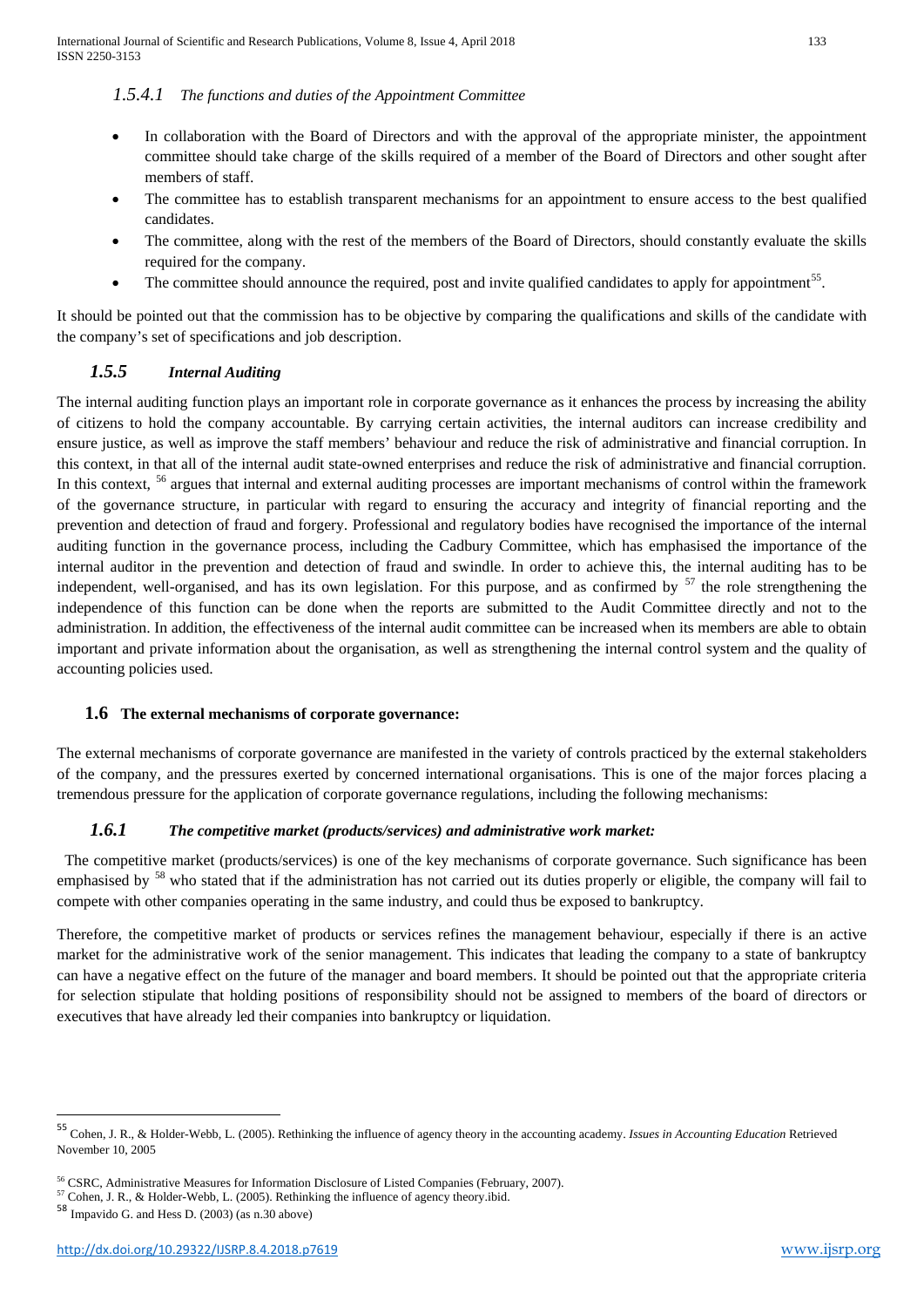# *1.6.2 Mergers and acquisitions:*

One of the traditional tools used in restructuring in the corporate sector in many countries all over the world is undoubtedly represented in mergers and acquisitions. [59](#page-13-3) Highlighted sections of the literature and other evidence that supports the point of view that acquisition is an important mechanism of corporate governance (in the United States for example).

Without it, one cannot effectively control the behaviour of the administration, as it is often the case that the services of lowperforming departments will be dispensed with when the process of acquisition or merger takes place.

In state-owned enterprises, the OECD indicated that the Chinese government, for example, has benefited from this mechanism as soon as they started giving these companies a good deal of autonomy in decision-making, including acquisition and merger decisions. However, the state still needs to rest assured that its rights as a stakeholder are not abused due to such important decisions taken by the departments. In addition, the acquisition has no impact on the state-owned companies because it can happen in private equity companies, which is not the subject of the study. As for mergers, this has been stipulated by the law of public companies; however, as far as the researcher is concerned, this mechanism has not been activated <sup>[60](#page-14-0)</sup>

## *1.6.3 External Auditing*

The external auditor plays an important role in helping to improve the quality of financial statements. In order to achieve this, he/she should discuss the quality of those statements with the Audit Committee, and not just whether they are acceptable. With the increasing emphasis on the role of boards of directors, and in particular the Audit Committee, in the selection of the external auditor, <sup>[61](#page-14-1)</sup> saw that independent and active committees may call for an audit of a high quality, thus the selection of qualified and specialist auditors in the industry or field in which the company operates.

External auditing is considered the cornerstone of good governance in state-owned enterprises where external auditors can help these companies achieve accountability and integrity, as well as improve their financial operations and provide a climate of confidence among stakeholders and other shareholding citizens. The Institute of Internal Auditors (IIA) in the United States of America confirmed that the role of the external audit enhances the responsibilities of corporate governance in terms of supervision, insight and wisdom. Supervision is focused to checking whether the state-owned enterprises are carrying out what they are supposed to do and are being useful in the detection and prevention of financial and administrative corruption. Insight helps decision makers by providing them with an independent assessment of programs, policies, processes and outcomes.

Finally, wisdom is a significant factor as it determines how to deal with the tough tasks and challenges faced by the company. To accomplish each of these roles, external auditors have to adopt financial and performance auditing, monitoring and advisory services. In fact, some professional organisations and regulatory bodies have stressed the need for external auditors take the internal auditing function into account. For example, the standard audit No. 65 (SAS) issued by the American Institute of Certified Public Accountants requires the external auditor to take into account the internal audit function when planning the audit process. As for SAS No. 78, it describes the internal audit function as a source of control that the external auditor should take into consideration when conducting his/her assessment of the internal control system in the company.

# *1.6.4 Legislation and laws*

Often, these mechanisms may affect the interactions that take place between the actors directly involved in the governance process. Some laws have in fact affected the key actors in the governance process, not in connection with their job and their role in this process, but on how they interact with each other. For example, with the issuance the Sarbanes-Oxley Act on <sup>[62](#page-14-2)</sup> it became undisputedly the largest federal law, in connection with corporate governance since the issuance of the initial laws in the 1930s on stocks. There have been new requirements since then with regards to public shareholding companies, including increasing the number of independent board members; reinforcing supervision of the Audit Committee over the financial reporting process; requiring the Chief Executive Officer (CEO) and the Chief Finance Officer (CFO) to bear witness on the accuracy of the financial reports and the internal control system; developing effective communication between the external auditor and the Auditing Committee; and determining who in the company can ratify the transactions that have a priority in the company and which may be harmful to the interests of the owners and other corporate stakeholders. Other requirements included the task of appointing and

<u>.</u>

<sup>59</sup> John, K. and Kedia,. 'Corporate Governance and Board Effectiveness', *Journal of Banking and Finance*, 1998, 22, pp. 371-403.

<span id="page-14-0"></span><sup>&</sup>lt;sup>60</sup> Tamimi, A. H. (2015). "Corporate Governance Judicial Mechanisms and their Role in the Prevention of Financial and Administrative Corruption in Stateowned Companies". University of Mohamed Khider, Biskra. Algerian Law. Issue 5, p. 16. [Online].

<sup>61</sup> Parker, A (2003), 'Tories to Lobby against Higgs Plan', *Financial Times,* 2 April

<span id="page-14-3"></span><span id="page-14-2"></span><span id="page-14-1"></span><sup>62</sup> Sarbanes- Oxley Act (2009) (as n.34 above).ibid.

<sup>&</sup>lt;sup>62</sup> Sullivan, J. D. (2015). "The Moral Compass for Companies ... Anti-corruption Tools: the Values and Principles of Business Ethics and Corporate Governance." Global Corporate Governance Forum, the seventh Guide, p. 6. [Online]. Available.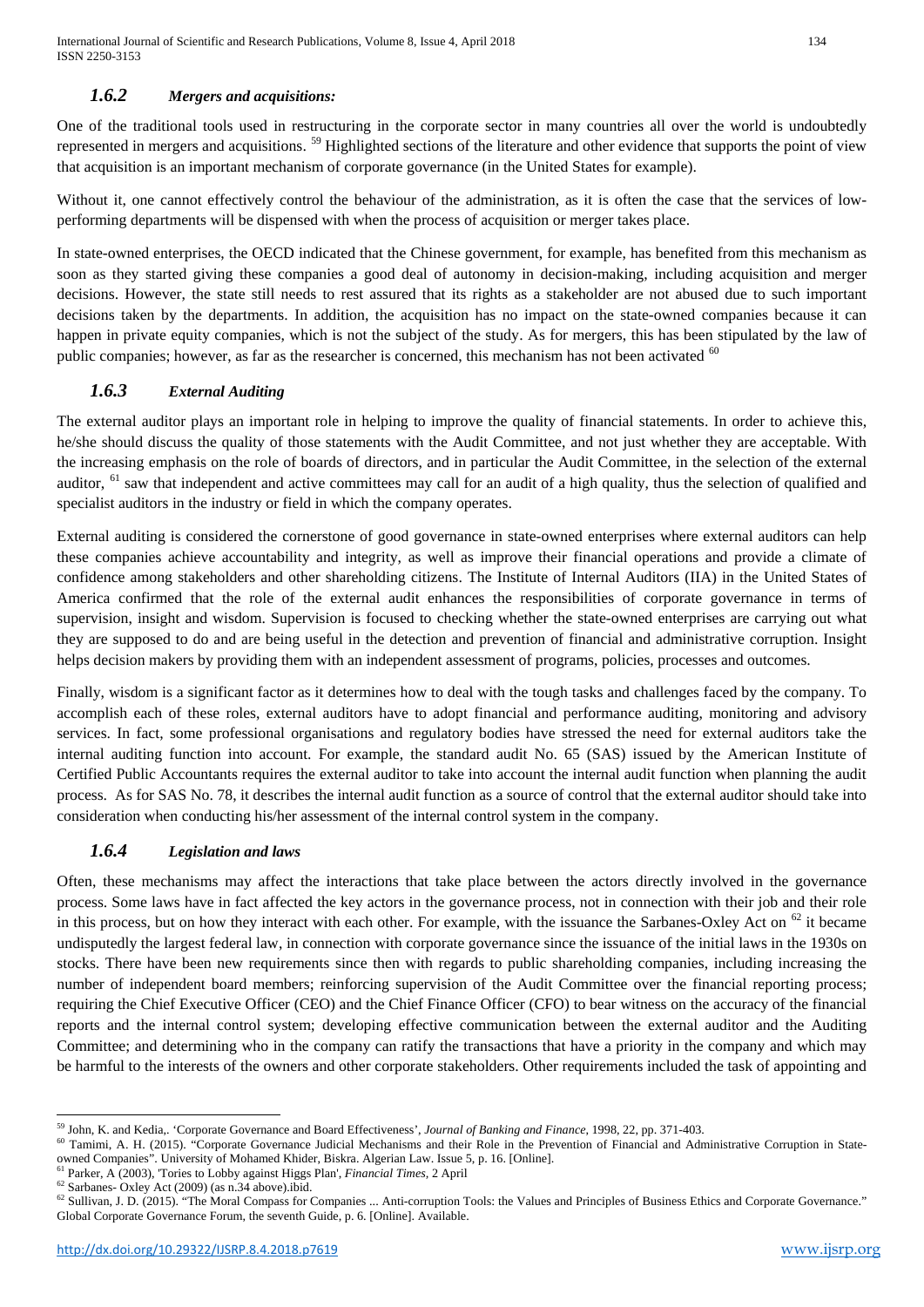International Journal of Scientific and Research Publications, Volume 8, Issue 4, April 2018 135 ISSN 2250-3153

exempting the external auditor, as well as approval of non-audit services that can be provided by companies for its customers in the auditing committee.

# *1.6.5 Other external governance mechanisms*

In addition to the aforementioned, there are other external governance mechanisms that can complement and positively affect the effectiveness of corporate governance in the process of protecting the interests of stakeholders in the company.  $^{63}$  $^{63}$  $^{63}$  Stated that these mechanisms involve–but not restricted to– regulators, financial analysts and some international organisations. For example, the International Transparency Organisation exerts tremendous pressure on governments and states in order to combat financial and administrative corruption.

Similarly, the World Trade Organisation applies countless pressures in order to improve the financial and accounting systems, while in the banking sector, the Basel Committee is pushing hard in order to exercise governance in banking institutions. As such, due to the diversity of governance mechanisms and the multiplicity of their sources, the implementation requires a comprehensive framework that takes into consideration all stakeholders in the companies, whether private or state-owned, as they all play an important role in the governance process through their continuous interaction within the framework of governance. One can refer to the interaction between the auditing committee and the external auditor, the internal auditor, the board of directors and other senior managers, which can have a significant impact in reducing cases of financial and administrative corruption General People's Congress. [64](#page-15-0)

## **The research findings**

Through the examination and assessment of a number of concepts related to financial and administrative corruption and corporate governance, and by reviewing the various governance mechanisms used to deal with this serious issue, a number of results have been achieved, which can be summarised as follows:

- The application of corporate governance is the most effective solution to address the phenomenon of administrative and financial corruption and ensure the rights of stakeholders inside companies and private investors.
- Corporate governance has a major impact and an influential role in protecting the interests of individuals, institutions and communities in many economic, legal and social aspects.
- Good corporate governance helps attract investment, whether foreign or local, reduce capital leakage, and fight corruption.
- Corporate governance helps in the development of fresh and effective systems to assess the performance of public institutions through the principle of accounting costs of material and non-material corruption, so as not to be an excuse to cancel the freeze on anti-corruption for the rise in costs for the of corruption plans.

#### **Conclusion**

 $\overline{a}$ 

In recent times, takes on the issue of financial and administrative corruption has changed and debates are no longer considered a taboo, especially after the issuance of the international convention against corruption. In addition, the private sector has contributed to a great extent in combating financial and administrative corruption and turning into an active participant in the process through the collective efforts to limit its effects.

The principles of corporate governance have become a central theme in the reform process as they seek a decentralised system that not only governs the relationship between owners, investors, creditors and managers, but also serves as an incentive for reform through the application of the best standards of transparency, accountability and legal frameworks, which would curtail financial and administrative corruption and minimise its effects.

<sup>63</sup> Cohen, J. R., & Holder-Webb, L. (2005). Rethinking the influence of agency theory in the accounting academy. *Issues in Accounting Education* Retrieved November 10, 2005,

<span id="page-15-0"></span> $<sup>64</sup>$  General People's Congress. (2010). Law No. (9) "The promotion of investment firms in Libya.</sup>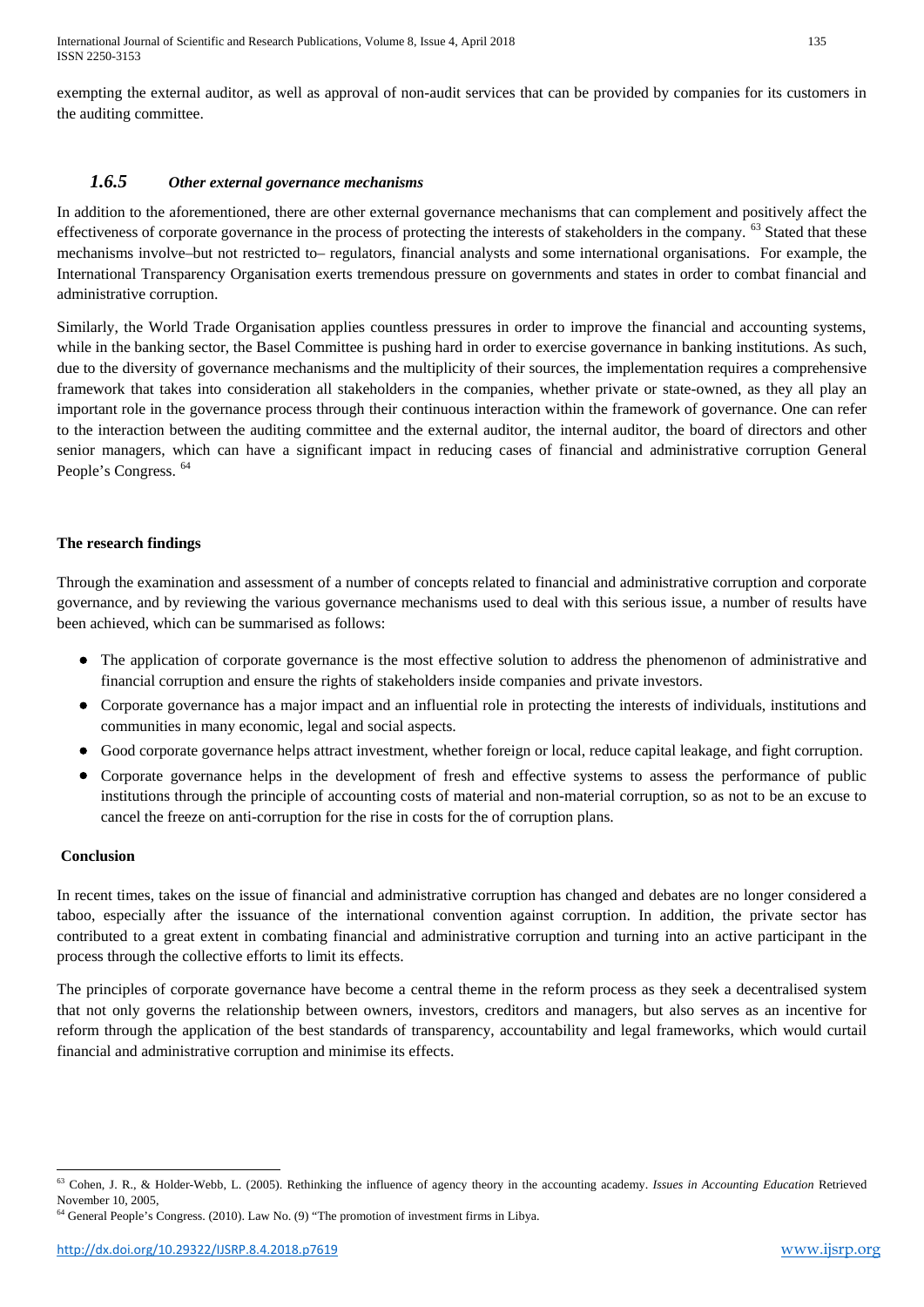International Journal of Scientific and Research Publications, Volume 8, Issue 4, April 2018 136 ISSN 2250-3153

## **References**

1. Shawawra, F. M. (2009). "*Governance Rules and Assessment of its Role in the Fight against Corruption and in its Prevention it in the Jordanian Public Shareholding Companies.*" *Journal of the University of Damascus*. Economic and Legal Sciences. 2(25), (p. 127).

2. Shawawra, F. M. (2009). "*Governance Rules and Assessment of its Role, ibid.*

3. Suleiman, M. M. (2006). "*Corporate governance and address the financial and administrative spoiling*". University House, Alexandria. (p. 17).

4. Hess, D and Impavido, G. (2003). "*Governance of Public Pension Funds: Lessons from Corporate Governance and International Evidence*", Rutgers University and the World Bank, 17.

*5.* Report of committee on the financial aspects of corporate governance (1992). Ibid.

*6.* Berle, M., and Columbia University Council for Research in the Social Sciences. (1932), "**Modern Corporation and Private Property**" (New York/Chicago) preface.

*7.* Jensen, M. C. and Meckling, W. (1976). "*A Theory of the Firm: Managerial Behavior, Agency Costs, and Ownership Structure.*" *Journal of Financial Economics,* 3, (p. 305- 360). 8. Ali, A. N. and Shahata, S. S. (2007). "*Auditing and corporate governance in the contemporary Arab and international business environment."* University House: Cairo (p. 4).

9. Bin Shayta, A. (2010). "*The role of corporate governance in the achievement of banking and financial stability.*" Master's Degree (Finance and Accounting). Ferhat Abbas University, Setif (p. 3).

10. Al-Khudairi, M. A. (2005) "*Corporate governance, the Arab Nile Group*" P21.E.

11. Aal-Ghazoui, H. A. (2010). "*Corporate governance and its impact on the level of disclosure in the accounting transactions: an experimental study on the public Saudi shareholding companies*." The Arab Academy in Denmark. Master's Degree (p. 8).

12. Kafia, S. (2010). "*Fundamentals and mechanisms of governance in the insurance companies.*" Master's Degree (finance and accounting). Ferhat Abbas University, Setif (p. 3).

13. Bin Ali, A. H. (2009). "*Governance in the financial and banking institutions: an introduction to the prevention of financial and banking crises, with reference to the international scientific forum on the international financial and economic crisis and global governance."* Ferhat Abbas University, Setif, (p. 3).

14. Lequin, M. (2001). "*Ecotourisme et gouvernance participative."* de l'Université du Québec (p. 81).

15. Report of committee on the financial aspects of corporate governance (1992)

16. Kafia, S. (2010). (op. Cit., p. 5).

17. Saadani, M. H. B. (2006). "*Transparency and disclosure in the context of corporate governance.*" Research and Action Seminar papers on the governance of public and private companies for the achievement of economic and structural reform". Cairo. (p. 143).

18. Kabaja *et al.* (2008). "*Strengthening corporate governance in Palestine.*" The Palestinian Economic Policy Research Institute. (p. 6).

19. Al-Khudairi, M. A. (2005). "*Corporate Governance. The Arab Nile Group*." Cairo, (p. 21).

20. Suleiman, M. M. (2006). (op. Cit., p. 115).

21. Kafia, S. (2010). (op. Cit., p. 8).

22. Suleiman, M. M. (2006). (op. Cit., p. 42).

23. Suleiman, M. M. (2006). (op. Cit., p. 44).

24. Yousef, M. T. (2006). "*Corporate Governance and the Necessary Legislation for its Application*". Research and Action Seminar Paper on the governance of public and private companies for economic and structural reform. Cairo, (p.126).

25. Suleiman, M. M. (2006). (op. Cit., p. 98).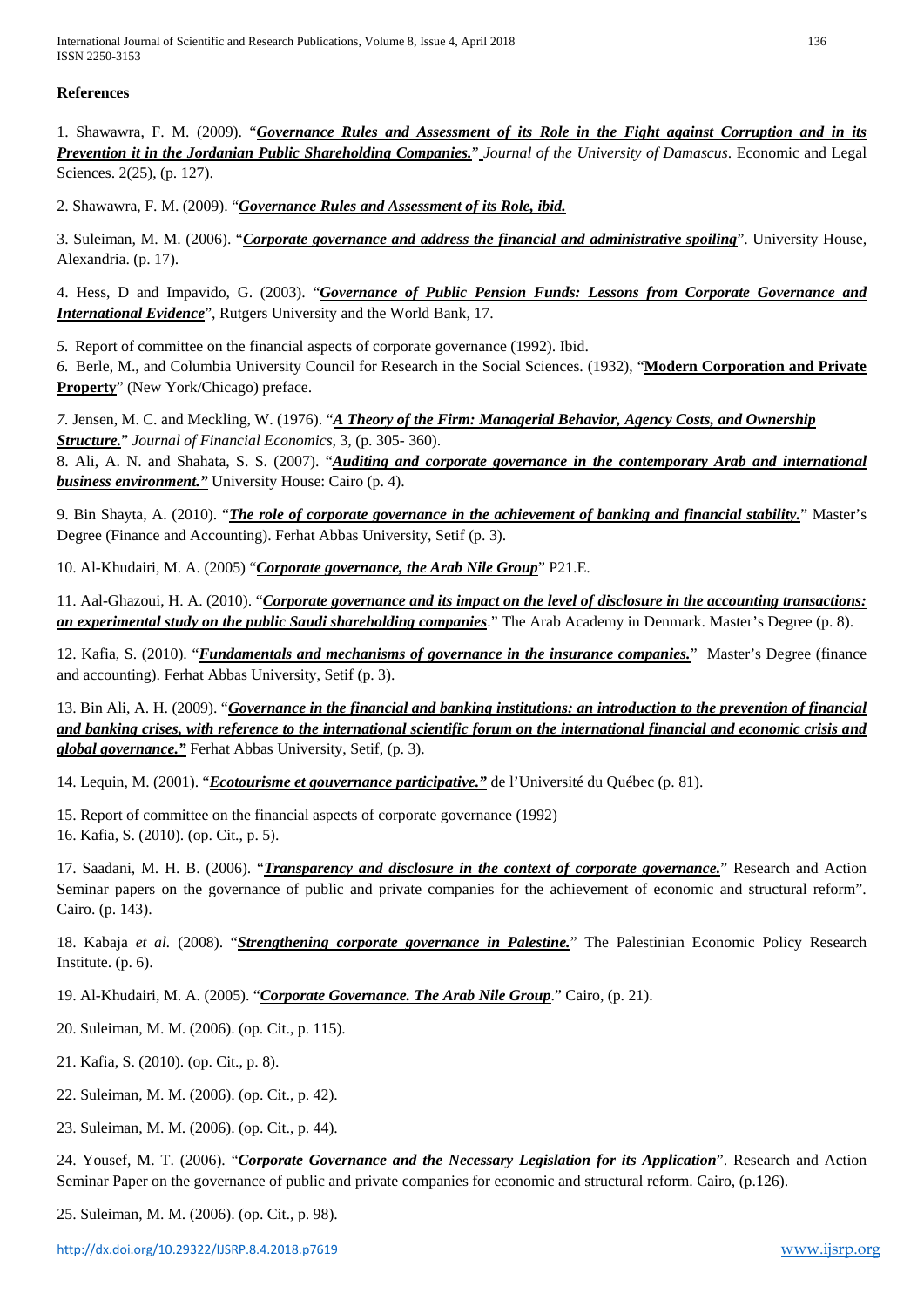International Journal of Scientific and Research Publications, Volume 8, Issue 4, April 2018 137 ISSN 2250-3153

26. 2. Shawawra, F. M. (2009). "*Governance Rules and Assessment of its Role, ibid.*

27. Haddad, M. (2008). "*The Role of Corporate Governance in the Economic Development*". *The first scientific conference on corporate governance and its role in economic reform*, Damascus University, (p. 9).

28. Bin Ali, Z. A. (2005). "*Forms of Corruption its Causes and Motives.*" *Journal of Strategic Studies*. University of Damascus, issue number 16,  $(p, 1)$ .

29. Bawadi, H. M. (2008). "*Administrative Corruption: Language of Interests".* The Office of University Publications, Alexandria, (p. 13).

30. Mohammed, S. A. (2007). "*The Importance of Corporate Governance in the Face of Financial and Accounting Corruption*". *Integrity Journal*. (p. 4).

31. Sullivan, J. D. (2015). "*The Moral Compass for Companies Anti-corruption Tools: the Values and Principles of Business Ethics and Corporate Governance.*" Global Corporate Governance Forum, the seventh Guide, (p.6). [Online]. Available from: [<www.CIPE-arabia.org>](http://www.cipe-arabia.org/) [Accessed 21/10/2015].

32. Bin Mishri, A. (n.d). (2009) "*Financial Corruption: A Conceptual Introduction.*" The impact of jurisprudence on the legislation movements. *Diligence Journal*.

33. Bin Mishri, A. (n.d). (2008) "*Financial Corruption: A Conceptual Introduction.*" Op. Cit., p. 53.

34. Tamimi, A. H. (2015). "*Corporate Governance Judicial Mechanisms and their Role in the Prevention of Financial and Administrative Corruption in State-owned Companies*". University of Mohamed Khider, Biskra. Algerian Law. 5, (p.16). [Online]. Available from: [<www.nazaha.iq/body.as=newsArabic>](http://www.nazaha.iq/body.as=newsArabic) [Accessed 21/10/2015]. (p. 42).

35. Sullivan, J. D. (2015). "*The Moral Compass for Companies Anti-corruption Tools: the Values and Principles of Business Ethics and Corporate Governance.*"

36. Tamimi, A. H. (2015). (op. Cit., p. 1528).

37. Sullivan, J. D. (2015). "*The Moral Compass for Companies Anti-corruption Tools: the Values and Principles of Business Ethics and Corporate Governance.*"

38. Sullivan, J. D. (2015). "*The Moral Compass for Companies Anti-corruption Tools: the Values and Principles of Business Ethics and Corporate Governance.*"

39 Tamimi, A. H. (2015). (op. Cit., p. 1528).

40. Sullivan, J. D. (2015). "*The Moral Compass for Companies Anti-corruption Tools: the Values and Principles of Business Ethics and Corporate Governance.*"

41. Sullivan, J. D. (2015). "*The Moral Compass for Companies Anti-corruption Tools: the Values and Principles of Business Ethics and Corporate Governance.*"

42...Hess, D and Impavido, G. (2003). "*Governance of Public Pension Funds: Lessons from Corporate Governance and International Evidence*", Rutgers University and the World Bank, 16. Ibid.

43...Hess, D and Impavido, G. (2003). "*Governance of Public Pension Funds: Lessons from Corporate Governance and International Evidence*", Rutgers University and the World Bank, 17. *Ibid.*

44. Suleiman, M. M. (2006). (op. Cit., p. 44).

45. Sullivan, J. D. (2015). "*The Moral Compass for Companies Anti-corruption Tools. Ibid.*

46. Sarbanes- Oxley Act, signed into law on July 30, (2002) by President George W. "*Bush, is aimed at protecting investors from corporations' fraudulent accounting practices while mandating strict reforms to financial disclosures and stopping accounting fraud*".

47. Parker, A. (2003). "*Tories to Lobby against Higgs Plan*" *Financial Times".* 2.

48. The King Report (King \*I) (1994) **the most effective summary of the best international practices in corporate governance".**